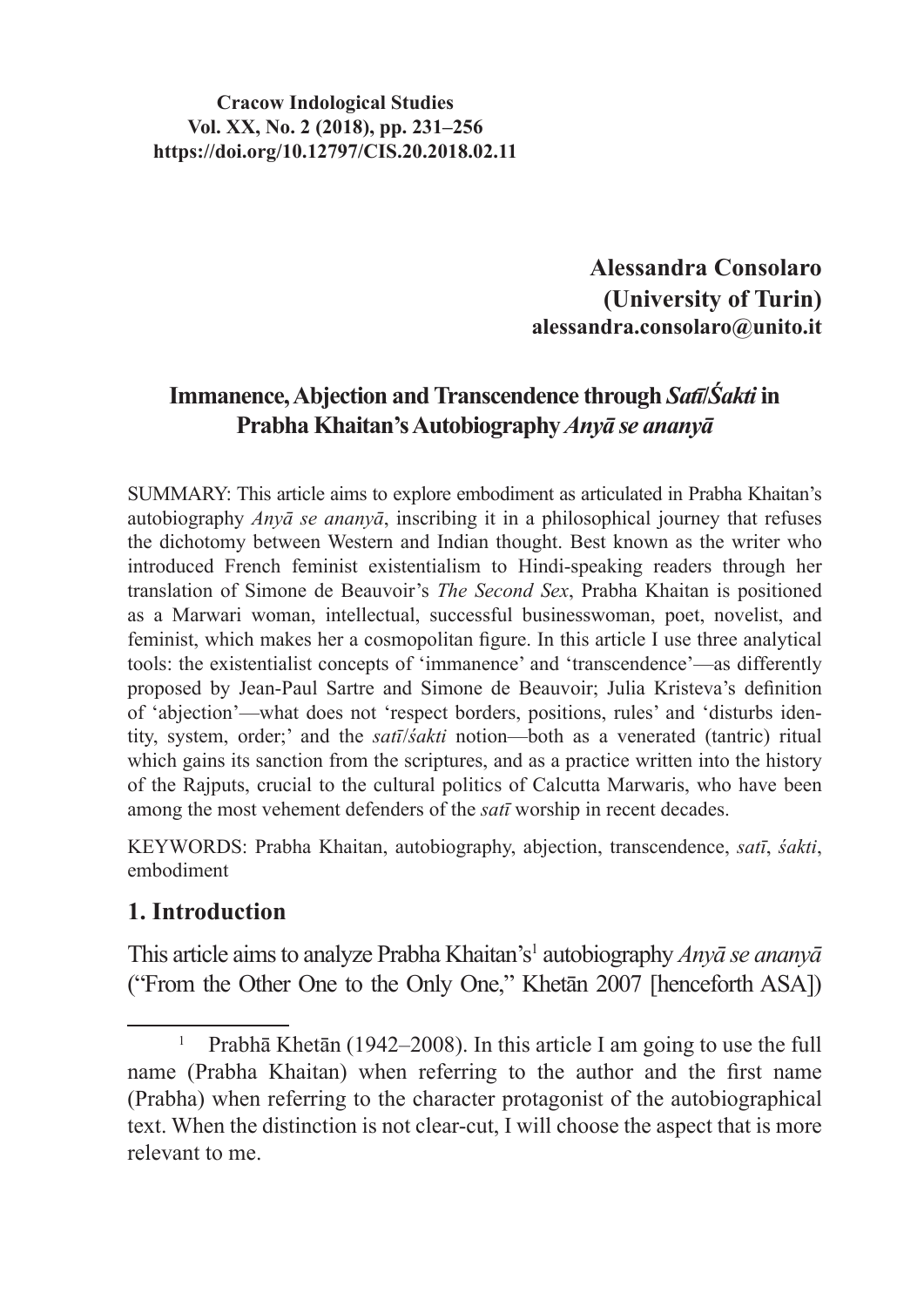using three tools that are drawn from the feminist critical theory, French existentialist philosophy, and Indian tantric *śākta* philosophy: the notions of abjection, transcendence/immanence, and *satī/śakti*. One might wonder why such diverse critical approaches are put together in order to read and understand a literary autobiography. Prabha Khaitan's personality is complex and multifaceted: she hailed from a Marwari family, whose economic condition had declined after Prabha's father's sudden death, and her whole life can be read as a reaction to the conventions and norms of the conservative Marwari community of Kolkata. She had a successful public persona endowed with a PhD in existentialist philosophy, literary sensibility, entrepreneurial genius, financial acumen, and a strong feminist belief. Best known as the writer who introduced French feminist existentialism to Hindi-speaking readers through her translation of Simone de Beauvoir's *The Second Sex*  (Khetān 1991), Prabha Khaitan was among the early persons in India to write on existentialism. She never wrote a philosophical essay or expressed a systematic philosophical theory, but she was constantly interested in philosophy. She got an MPhil at Presidency College, and later on she enrolled in a PhD program, even if in her autobiography she downplays this event as a stratagem that her lover suggested to her in order to be able to avoid the title Miss or Mrs in front of her name, substituting it with the non-gender specific appellation 'Dr.'. Whatever the reason, she got her PhD writing a dissertation on Jean-Paul Sartre, and in the 1980s she published a scholarly essay introducing Sartre's thought (Khetān 1984) and a book on his autobiography (Khetān 1985). She later wrote another book on Albert Camus, clearly referring in the Hindi title—*Albeyar kāmū: vah pahlā ādmī*—to his posthumous unfinished autobiographical novel *Le premier homme* (Khetān 1993). Prabha Khaitan never taught in the academia, but her influence as a poet, novelist, and feminist has been extensive.

Strong and resolute in her educational and business choices, she was instead psychologically insecure, emotionally dependent, and trod the path of abjection, choosing to pursue a relationship that had no chance of being socially acceptable. After their first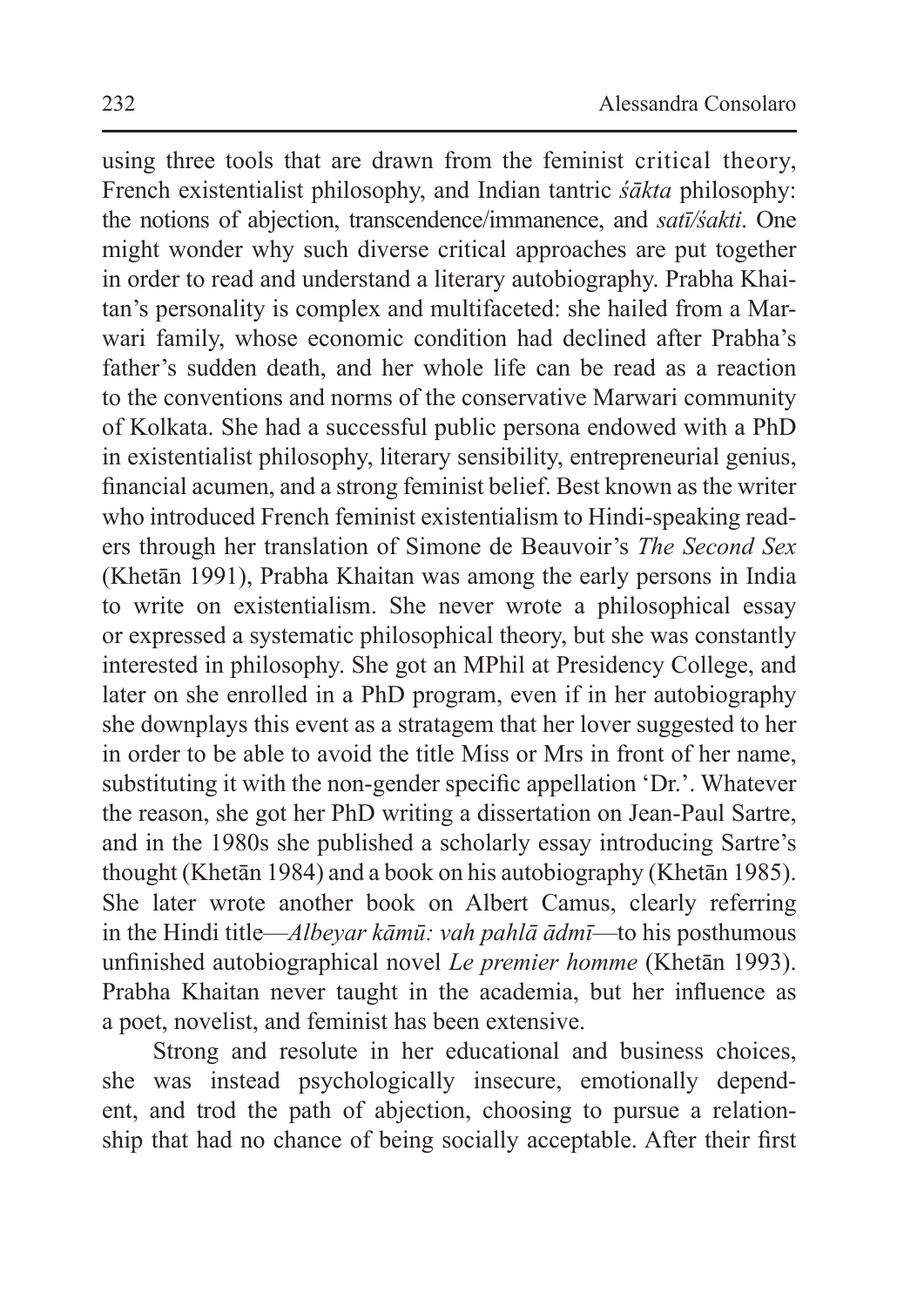acquaintance as patient and doctor, Prabha Khaitan and Gopal Krishna Saraf (Gopāl Krsna Sarrāf, 1926–1993) developed an extra-marital relationship that lasted three decades, until the latter's death. When they first met, she was 22, while he—a renowned optical doctor with a flourishing practice and a sound social standing, always addressed as "Dr. Saraf" in ASA—was fortyish, married with five children, and was a notorious womanizer. She was aware and critical of the ambiguity of this choice, and she declares it overtly in her autobiography.

In ASA, the narrator is female and her "Other" is male. Yet, she is the one who is always perceived as the "Other", in a logic that poses the illegitimate lover vs. the legitimate wife, the non-conforming Marwari vs. the established community, the Marwari vs. the Bengali, and so on. Prabha's abjection marks her disrupting role not only within the personal relationships of the Khaitan and Saraf families, but of the whole Marwari community, reinforcing the notion that Prabha Khaitan's life narration should be read as both self-reflection and cultural analysis of her community.

Considering Prabha Khaitan's cosmopolitan milieu and her complex cultural and philosophical positioning, I will discuss her autobiographical account focusing on the notions of abjection, transcendence, and *satī/śakti*.

### **2. Transcendence and immanence in** *Anyā se ananyā*

There are models of identity culturally available to life narrators at any particular historical moment that influence what is included and what is excluded from an autobiographical narrative. Prabha Khaitan's autobiography is a good example of the existentialist notion that 'I am the story I tell myself about myself'. Her perspective is avowedly existentialist. The fictional character portrayed in *Anyā se ananyā* is, at least in the narrator's eyes, a true reflection of what she reflectively sees. As I wrote in the introduction, Prabha Khaitan was among the early ones in India to write on Sartre, de Beauvoir and Camus. Therefore, it is not surprising that the autobiographical works of these authors are the main model for her autobiography. Sartre is apparently the main referent of Prabha Khaitan's existentialist philosophical orientation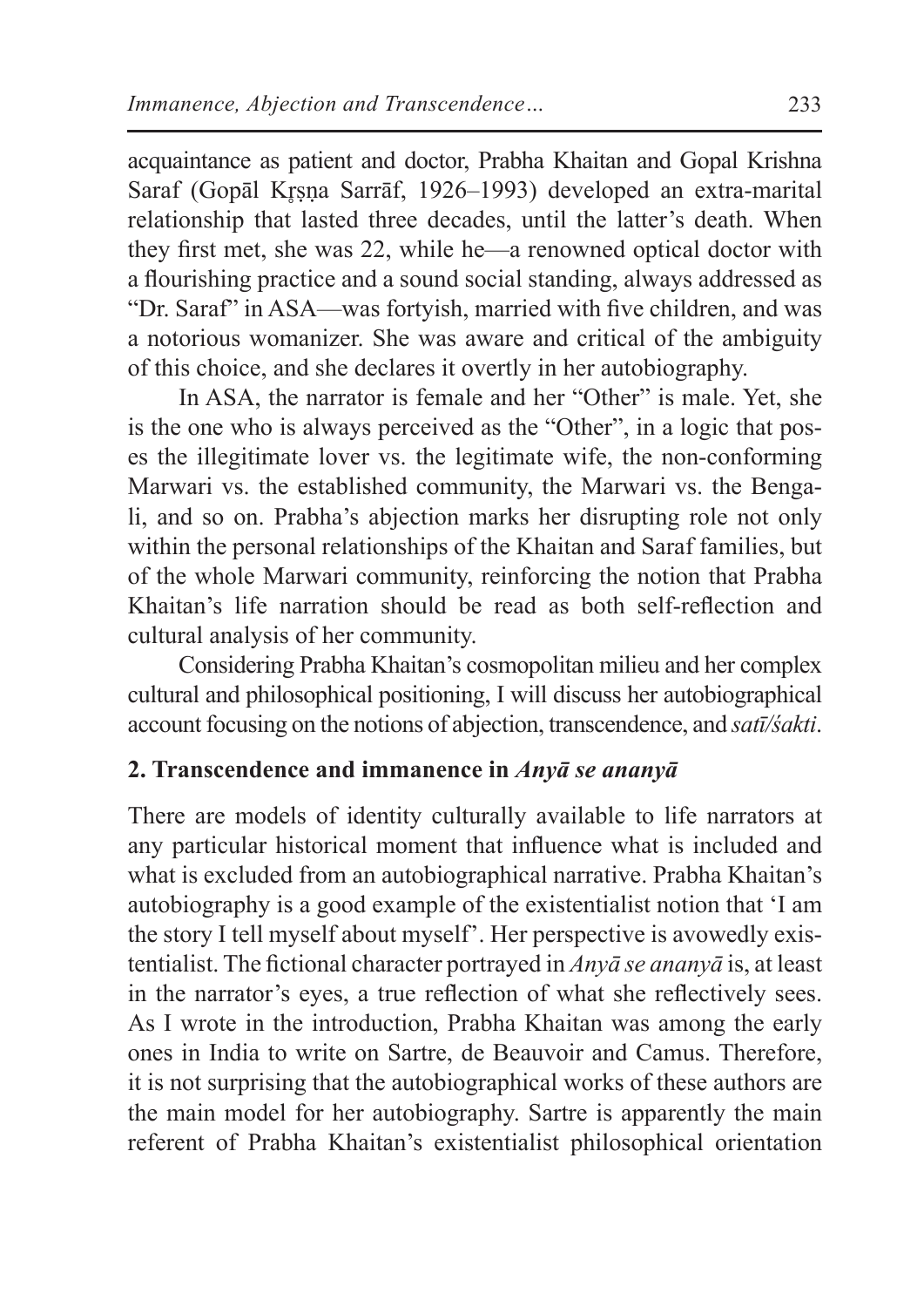and she published two books on him. Yet, even if Prabha Khaitan never published a theoretical essay on de Beauvoir, the latter's positions on situatedness and embodiment appear more influential on her than Sartre's (Consolaro 2017).

Prabha Khaitan does not write in a theoretical mode, but relies on what has been described as a "philosophy of narration" (Cavarero 1997). Her strategic position is very close to Cavarero's, as both search for a balance between two potentially conflicting tendencies of their thought: on the one hand, the reliance on the metaphysical tradition, which is deconstructed through a feminist analysis of the role it has played in legitimating patriarchal power; on the other hand, the determination to undermine this tradition, reading philosophy through the grid of sexual difference. Prabha Khaitan moves within and beyond the established rules of—European and Indian—metaphysics. And narrative combines with politics in a scenery where identity is revealed through storytelling, as it happens in love stories, female friendship, the feminist experience of self-consciousness groups, and a general inclination to tell stories.

Prabha Khaitan never makes direct use of existentialist jargon in her autobiography, but she utilizes the existentialist notion of transcendence, oscillating between Sartre's and de Beauvoir's formulation of it,so that the whole text isstructured as an 'exercise in transcendence'. As is widely known, Sartre explains transcendence as the movement of surpassing facticity, thus constructing it as diametrically opposed to the fleshy immanence of the body (Sartre 2003; 1978). Simone de Beauvoir's transcendence, on the contrary, is not simply a projecting for-itself, which uses the body as an instrument: bodily immanence is necessary in order to generate the upsurge of being called 'transcendence'(Daigle and Landry 2013). Both Sartre and de Beauvoir believe that the fundamental lack at the heart of human existence tends to lead to an appropriation and possession, of objects or of people reduced to objects, in a constant effort to fill up the gap. As each human being strives to take up the position of the—active and dynamic—being for-itself in relation to the other as the—passive and inert—in-itself,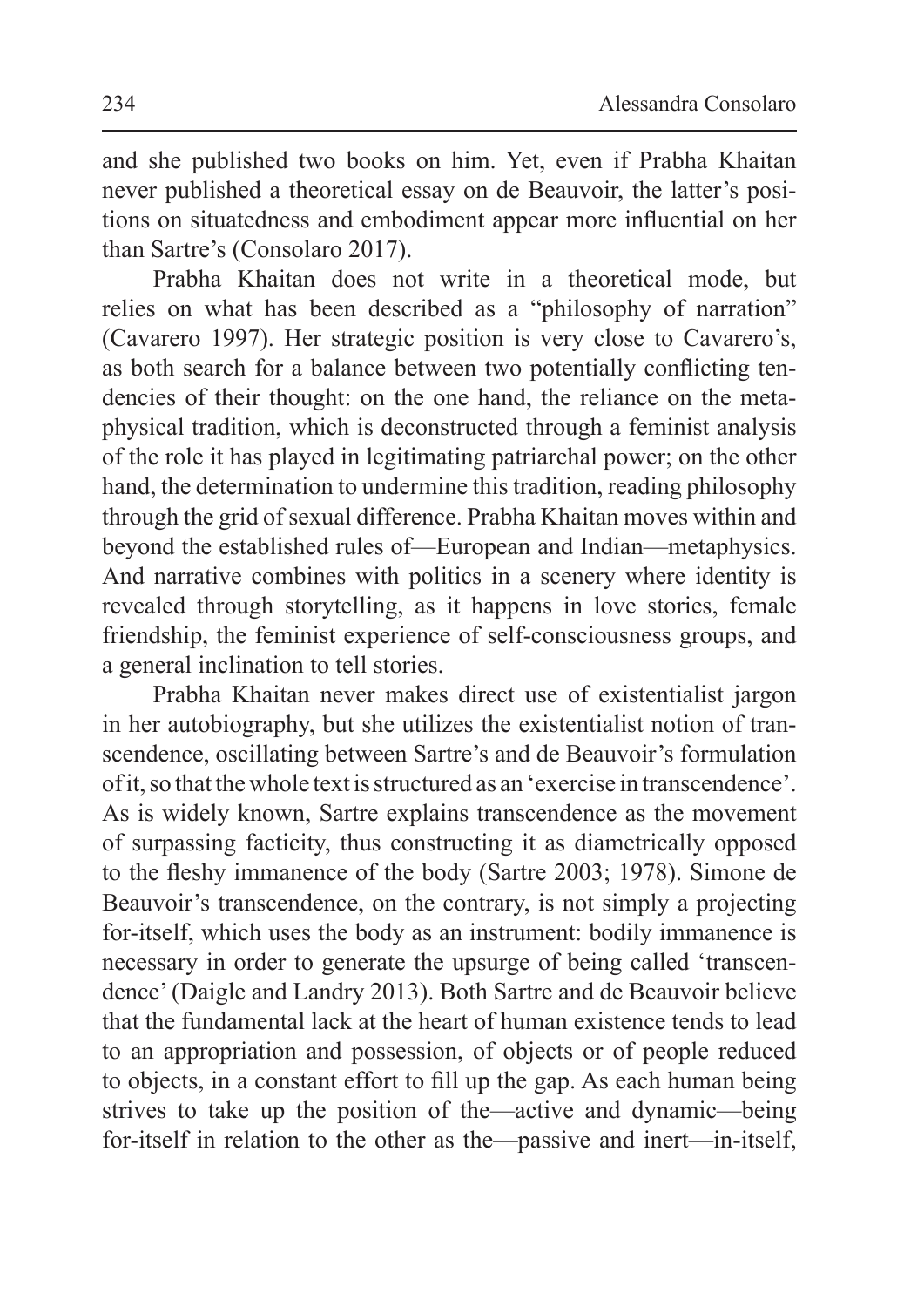conflict is inevitable, in an endless cycle of objectification of the Other in order to assert one's own transcendence. Simone de Beauvoir sees this dynamic as deeply gendered, even actually constitutive of what gender is, as the male can assert himself as the 'Subject' just and only because the female is objectified as the 'Other', not regarded as an autonomous being (de Beauvoir 1953: 15). Moreover, most women do not dispute male sovereignty, but on the contrary, they feel a compulsion to accept their role as the Other, and often are even pleased with it. By allowing themselves to be ruled by identities imposed on them from the outside, many women are simply guilty of "mauvaise foi" or bad faith, as their decisions do not reflect who they truly are (de Beauvoir 1953: 20).

Prabha first gets aware of women's bad faith when she travels to the USA in 1966, loaded with the common idea of America as a developed, progressive society based on equality. Taking advantage of a Lions' club exchange program, she attends a training course as beautician at the Health Club in Beverly Hills. To her astonishment, she observes the rich and bored women in the beauty centre and realizes that they are male-generated portraits of themselves, always unhappy with their bodies that do not conform to a male-established and media-advertised standard of beauty (ASA 125). When she sees other women, she sees herself over there, in that object of the male Other's freedom, having lost her own autonomy to that other woman's image in the male look. She watches herself being watched (and judged) in the performance of femininity. Caught up in the mirror game, Prabha is a woman and is not a woman. Other women become her mirror-image, the self for which she must become the scene; becoming object of the male they demand that she (as subject) gives up herself and her project. She cannot/does not want to carry off that masquerade, yet she is not able to give it up: for example, she represses her feelings for a young man asking herself what Dr. Saraf would think about her (ASA 144–146). She gets to the conclusion that women in the USA are as devoid of freedom as in India—the same statement is found in de Beauvoir's American diary (de Beauvoir 1997), with reference to Europe—and she is determined not to change in order to adhere to the hegemonic culture. Later on, back in Kolkata, her work at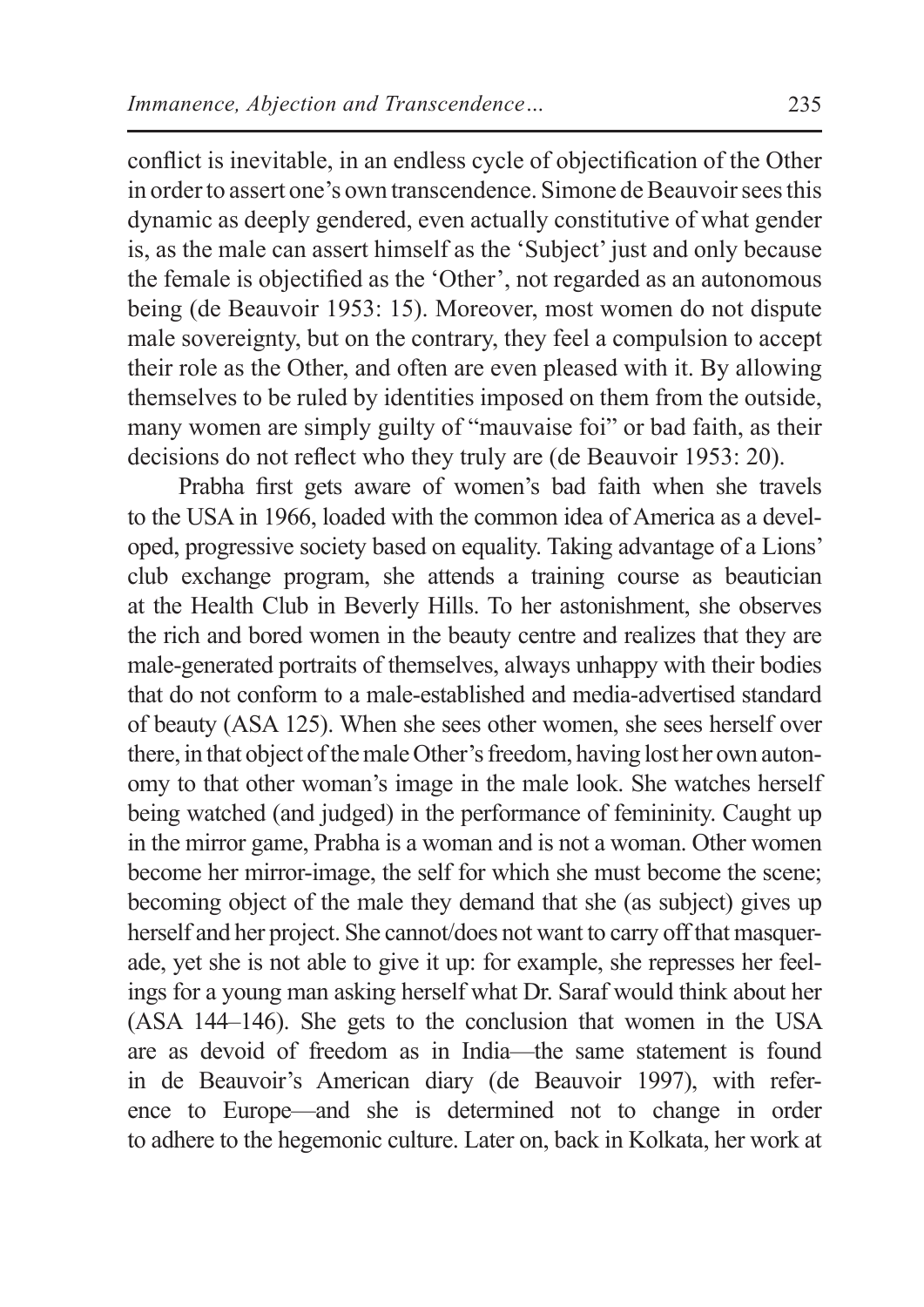"Figurette"—the first Indian beauty and health club for women—makes her understand that this objectification of women's bodies is not geographically limited, nor it is class confined: even middle-class housewives, working women, and elderly women, in bad faith, slip into seeing themselves primarily through the eyes of the others, developing a "fascist" attitude towards themselves (ASA 170–171).

Following Simone de Beauvoir's thought as expressed in *Le deuxième sexe*, Prabha Khaitan detaches herself from the metaphysical meaning of transcendence that was present in Sartre. Prabha Khaitan refuses to understand 'immanence' and 'transcendence' as, respectively, 'body' and 'consciousness.' She describes immanence as stagnation within a situation, a mode of existence marked by passivity, ease, and submission to biological fate. It is the round of largely uncreative chores—such as cooking, cleaning, bureaucratic paper work, biological functions such as giving birth—that are necessary to sustain human life or perpetuate the status quo, but are characteristically futile and unable to provide a foundational justification for existence. Transcendence, on the contrary, is associated with activity, progression, and the surpassing movement of consciousness that remains free from biological fate. It is an active mode of existence in which one attempts to surpass the present. It encompasses constructive work, activities that enable self-expression, create an enduring artefact, or in some other fashion contribute positively to the constructive endeavour of humanity. Following de Beauvoir's notion of ambiguity (de Beauvoir 1948), transcendence and immanence are not contradictories, but rather, each necessitates the other.

Although immanence is an irreducible constituent of human existence, and the immanent and transcendent aspects of living experience are inseparable, there is a fundamental difference between female and male experiences of immanence. In the next section, I argue that the difference is to be found in the fact that woman's immanence is historically determined by abjection.

### **3. Alienation, abjection, and agency**

In this section, I address the notion of 'abjection', that Kristeva defines as what does not 'respect borders, positions, rules', what 'disturbs identity,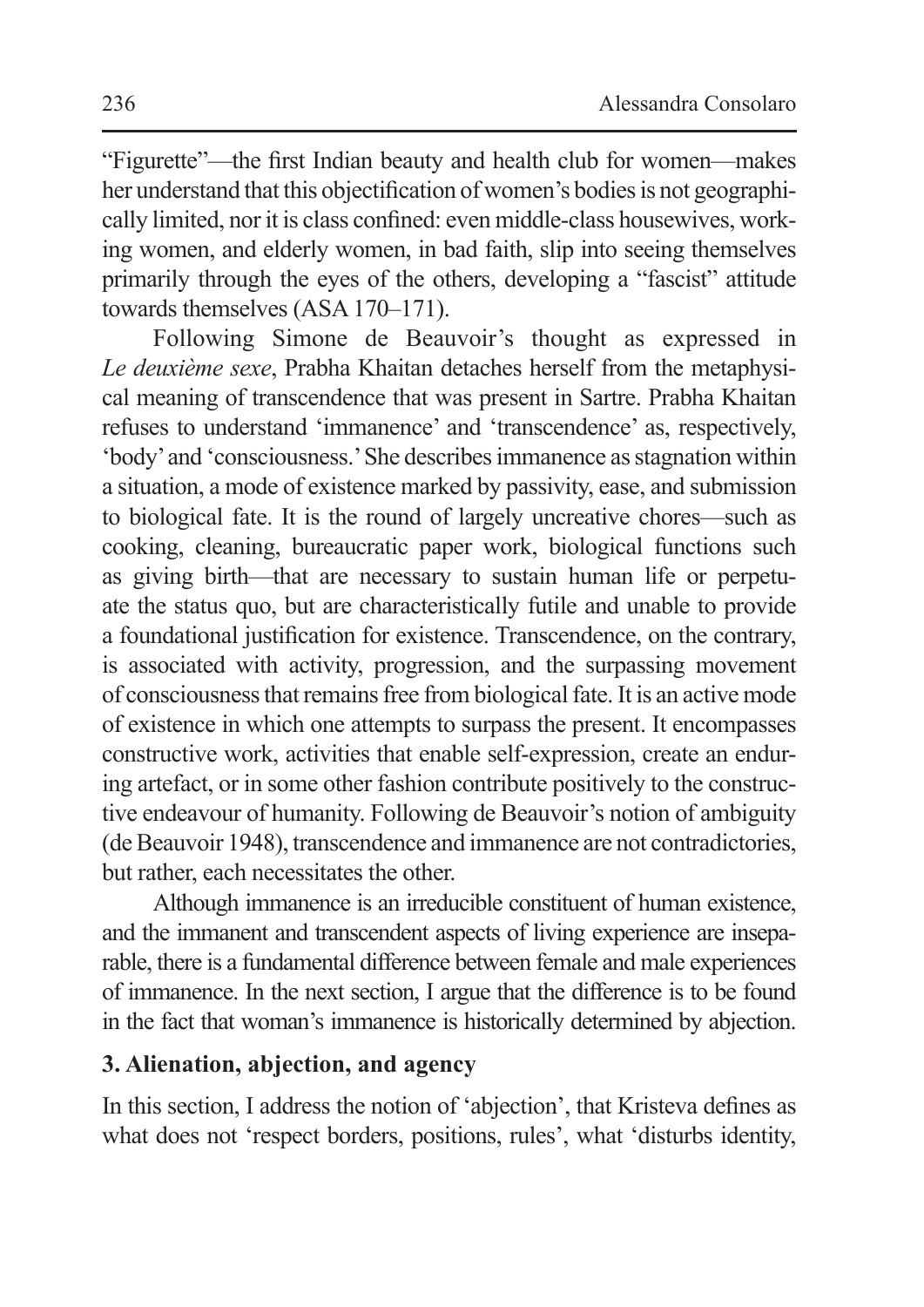system, order' (Kristeva 1982: 4). I connect it to the ethics of ambiguity formulated by de Beauvoir, and I show how these notions are crucial in order to understand the ethics of ASA, focusing on the relationship between Prabha Khaitan and work as represented in that text.

In ASA, there is a constant stress on the necessity for the protagonist to work in order to be economically independent. She hails from a Marwari family where women were not particularly encouraged to emancipate. Her prematurely widowed mother found herself at the age of forty in charge of the large family, with two very young unmarried daughters. Being a very conservative woman "for whom being a woman is a sin, a deficient condition, it's like a group of slaves who cannot live without a master" (ASA 37; all translations from Hindi are mine, unless otherwise specified), she did not reject her role of submissive wife. But she succeeded in facing the social pressure, and became the financial manager of the household. She did not want her daughters to follow in her footsteps, and she constantly exhorted them to achieve economic self-sufficiency. Prabha states that, even if her mother deprived her of emotional closeness, she remained a positive model for her, as she "was rebellious since her birth, and I inherited her rebellious nature" (ASA 33). This recognition is reiterated in the text.

Work is a very important element for Prabha's construction of self-reliance and autonomy, at least at an economical and financial level. This is also a crucial element of disagreement between her and Dr. Saraf, as he wants to maintain the control on her world, while she struggles, albeit unsuccessfully, to remove it. Prabha initially decides to work in order to be able to stay close to Dr. Saraf, and gets a job in his clinic, with a ridiculously low salary. She lives in her mother's house, he has a family, therefore the workplace is the only space where they can freely meet, sheltered from the censorious gaze of Kolkata Marwari society. Of course this does not work, and the illicit relationship is exposed. The fault is completely placed on the girl, and she leaves for Los Angeles, firmly resolved to learn as much as she can, buy some physical training machines, and go back to India without changing into a westernized woman. In fact, back to Kolkata, Prabha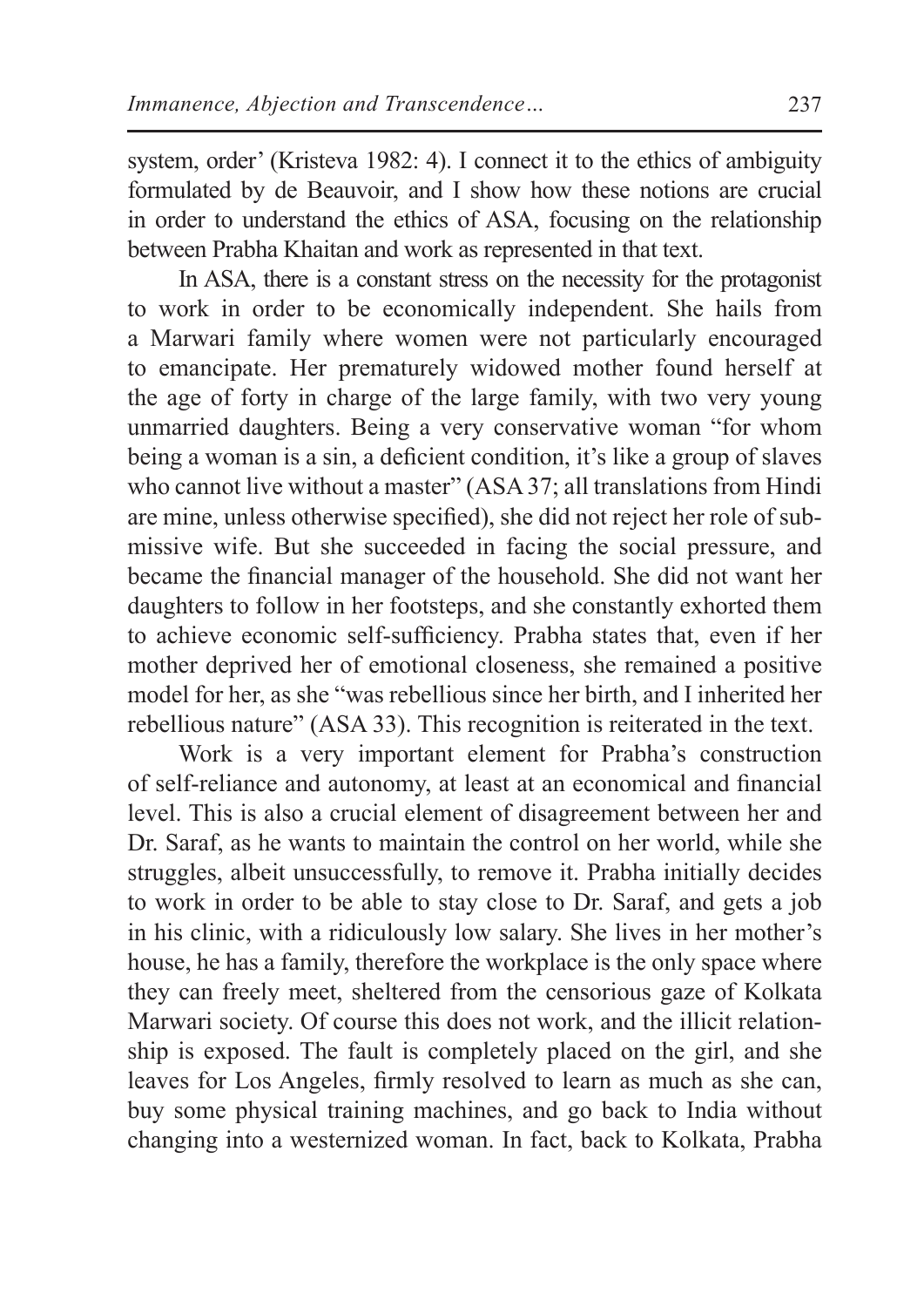starts "Figurette". Soon she amasses wealth, becomes a successful businesswoman, and becomes a sort of workaholic: "Figurette" becomes her shelter, as she cannot tolerate the pressure of family and society outside.

With time, she begins to question the very fact of working with women who aspire to reach an ideal that had been created for them by patriarchal society. At the same time, she feels responsible for the welfare of Dr. Saraf's family to the point that she takes over the burden of the children's education and of Dr. Saraf's social life, even if she remains excluded from it.

Oddly enough, I was never afraid of financial problems because I knew I would always be able to earn enough to survive but what terrified me the most was the fear of losing Dr Saraf's love. I could not imagine how I would ever survive if that were to happen. Therefore, I did everything that would ensure its permanence, which included pandering to his family in a craven way. In fact, I craved the acceptance of all those who despised or humiliated me. I tried so hard to convince all those who maligned me that I was as pure as they were. So perverted was my worldview then that I never really took note of those who sincerely cared for me and respected me. (Khaitan 2013:  $179$ )<sup>1</sup>

The picture includes also the manipulative strategies of Dr. Saraf's wife, whose victimization allows her to maintain her status in society but also to take advantage of Prabha's sense of guilt. Prabha is aware of the dysfunctionality of this position:

I wonder why I had put up with that life. It is not true that I did not get anything in return, but it was never enough to justify my complete and abject surrender to another person. (Khaitan 2013: 198)<sup>2</sup>

<sup>2</sup> *āxir maĩ kyõ nahī apne lie jītī? kyõ? maĩ kyõ ek parjīvī kī tarah jī rahī ̃ hū̃ ? kislie? […] aisā to nahī ki mujhe unse kuch bhī nahī ̃ milā, kuch to ̃ milā* 

<sup>1</sup> *maze kī bāt to yah hai ki mujhe ārthik asurakṣā kabhī nahī ghertī thī. mujhe ̃ lagtā apnī zarūrat bhar to maĩ zarūr kamā lūgī par yadi jīvan meṃ pyār na rahe, yah ̃ riśtā chūt jāe to maĩ kaise jīūgī, kahā ̃ jāū ̃ gī? unkā parivār mujhe nahī ̃ svīkār rahā thā ̃ aur maĩ thī ki usī parivār ko apnā banāne mẽ juṭī thī. jo merī chavi par kālikh milte maĩ unhī ko jītne kī jī-jān se ceṣṭā karne lagtī. maiṃ unhī ̃ logõ kī tarah hone kā prayās ̃ kartī jo mujhe burā samajhte. unhī ke sāmne mujhe daval, pavitr honā thā aur jo ̃ mujhe galat kah rahe the. jo mujhe svīkarte the, jinhẽ mujhse pyār thā us or maĩ ākh ̃ uṭhākar bhī nahī dekhnā cāh rahī thī. unmẽ meri koī ruci nahī ̃ thi ̃* (ASA 174-175).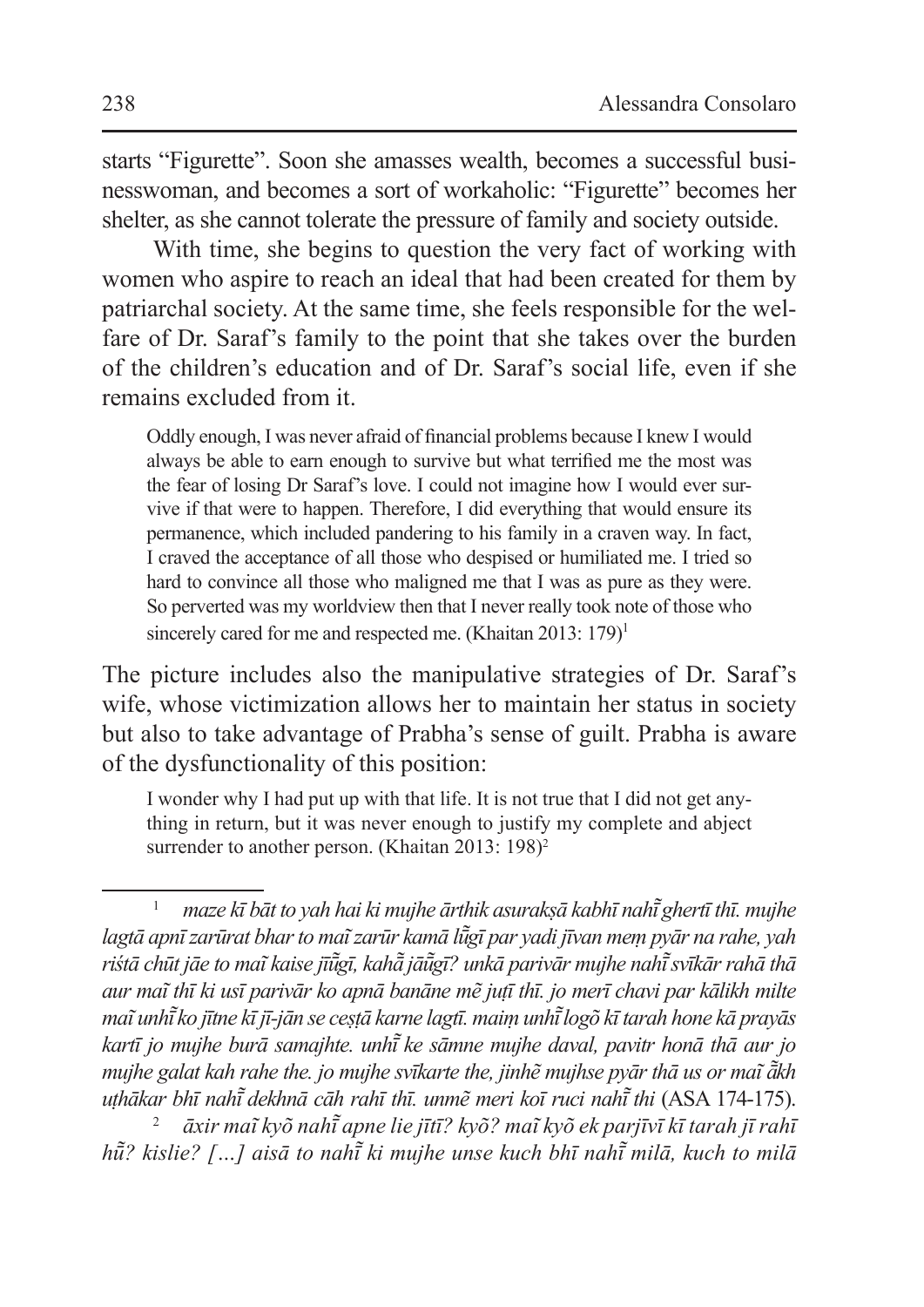Dr. Saraf keeps on controlling her financial situation, and Prabha has a growing feeling that she is locked in a cage. In the hope of being able to travel, she turns to the leather export business for goods she wants to produce herself, something very challenging for a Marwari woman. In fact, catering, leather and liquor trading are business that Marwari traditionally do not do, and in general anything connected with animal flesh and leather is taboo, something that is left to low caste and Muslim communities (ASA 201–202). But Prabha is not willing to abide community conventions, and once again she moves on.

At this point of her life, she is ready to face her Marxian inclinations. In fact, as a student, she had been very attracted by Marxian philosophy that was popular in the intellectual circles of Bengal. She lived in Kolkata during the rise of Naxalite movement, thus witnessing the disastrous effect both of the revolutionary outburst and of the repression, and she never took active part in the political life of the city. As a working woman, Prabha still feels the pressure of society, her relation to Dr. Saraf is shaken. Yet, in doing business and in the hot, noisy and stinky environment of the mill, she feels alive, feeling a more powerful intoxication than the one produced by love. There she has to learn how to work with her staff, made of workers, proletarians, trade unionists, and she gets a direct experience of what had been until then just a fascinating theory. She understands how class-consciousness is formed, and even if she does not embrace Marxism, she positions herself as a liberal entrepreneur. If we reinterpret the distinction between transcendence and immanence as the distinction between constructive work and maintenance labour, it bears significant similarity with the distinction productive and unproductive labour by Marx. She reflects on her

*thā. lekin us kuch ke sahāre zindagī bitānā sambhav nahī thā ̃* (ASA 196). In a more literal rendering: "In the end, why am I not able to live for myself? Why do I live as a parasite? For whom? [...] It is not true that I did not get anything in return, of course I got something. But it was not possible to spend my all life with the help of just that something." The term *parjīvī*, parasite, is used by de Beauvoir, and is the one that conveys the idea of abjection.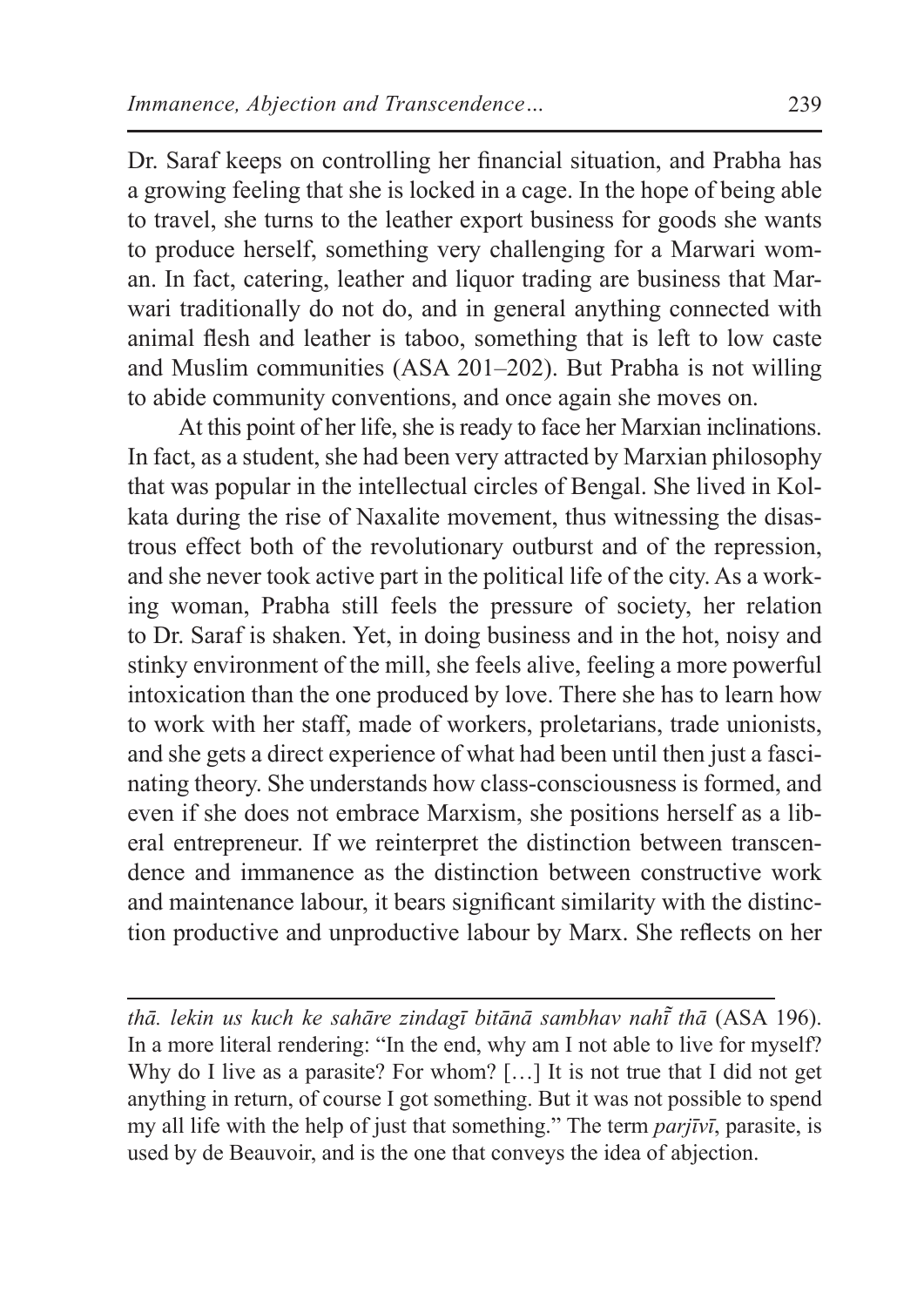situated consciousness. Her rebellion has always been an individual rebellion: she has never taken part in the collective demonstration at the end of the 60s, nor in the Maoist insurgence in 70s Kolkata. How could she now, as a businesswoman, take part in a public demonstration of the working class? (ASA 260–261).

Prabha is an oppressed woman, but as a businesswoman she gets to know the male point of view. She obtains self-reliance, even if she remains in an emotionally dependent relationship to Dr. Saraf. She compares her situation to other women's conditions, and reflects on inter and intrasubjective (ethical) relations in the society she lives in. She is privileged if compared to other—poorer, less educated women. Yet, as a third-world brown woman, she is always/already objectified by and misrepresented in intersecting systems of race, class, and gender privilege. For her, any atom of agency and self-determination has come just in the context of this objectification and alienation. Is 'alienation'the correct term to describe this kind of state? The notion of 'alienation' from a Marxian perspective, in fact, assumes a 'pure' or 'natural' state of agency as normative, versus states of corruption and disempowerment, that are precisely defined as 'alienation' and/ or 'objectification.' The Marxian notion of alienation seems to suggest that it is paralyzing when the self is objectified, rendered 'other'. Using Julia Kristeva's theory of the abject, together with de Beauvoir's ethics of ambiguity, I suggest that the abject is not—unlike the object, which is the opposite of the subject—the 'negative' of the subject, the 'not-me.' Objectified, alienated individuals are not completely lacking in agency; if analyzed through the notion of abjection, agency, choice, and freedom are only possible in this position. The experiences of oppressed groups (women, black people, Dalits, etc.) demonstrate that social marginalization and objectification are disempowering, but not absolutely disabling.

If we understand agency, freedom, and ethics in terms of the ambiguity of the abject, we refuse the essentialism of binary oppositions that is found in Marx's description of alienated labour, recognizing the non-binary, non-exclusive—indeed, ambiguous—relationship between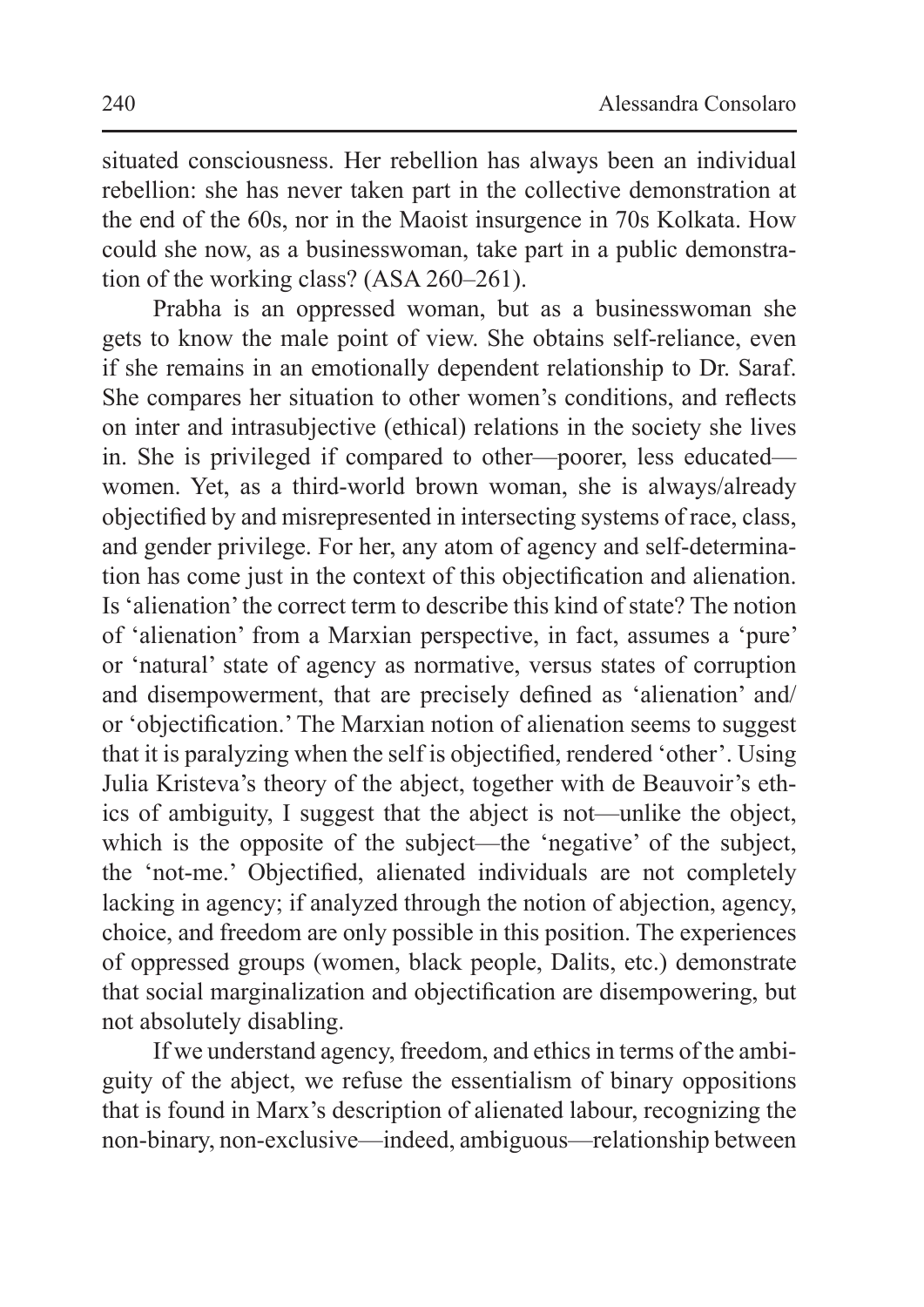inside and outside, subject and object, activity and passivity. Kristeva's theory makes it clear that alienation and objectification are not meant as a reduction to, but as the foundation of agency. No pure, authentic, 'whole' state free of alienation is possible. 'Lack' or self-exile are precisely the conditions for the possibility of agency, action, and resistance upon which rests our subjectivity. Kristeva's theory of the abject shows that alienation and objectification are not prohibitive of human agency and well-being.

In *The Ethics of Ambiguity* (1997) Simone de Beauvoir, of course, does not adopt the language of abjection, but she describes in terms of ambiguity the human condition, where in each moment and in every situation one is never just either a subject/agent or an object, subjected to agency exercised by themselves, by other humans, and by forces of nature. Rather, they take up these apparently opposing roles simultaneously. In the history of philosophy, the relationship between freedom and determinism has been misrepresented by a false dichotomy between subject and object. Simone de Beauvoir claims that the possibility of individual freedom rests on the individual's dependence on and debt to others: this ambiguity is the potential for failure as well as for success that opens up to freedom. Simone de Beauvoir's 'ambiguity' seems to describe the self-exile which, in the discourse of abjection, serves as the origin of subjectivity. The origin of agency is conceived in its very failure or lack as evidence for an indeterminate boundary between subject and object. Humans must perpetually negotiate between—often conflicting—modes of existence, among the different insoluble tensions that they encounter in their subjective experience. It is true that in *The Second Sex* de Beauvoir emphasizes transcendence, but her critique of women's immanence highlights not a problem with women's bodies per se, but rather a problem with the social constructions and treatments of women's bodies. As Prabha Khaitan too states in her autobiography, a woman's body, or a brown body—and we could continue: or a disabled body, or a fat body, etc. does not predict any single type of being-in-the-world; but social constructions of these—and other—bodies do much to considerably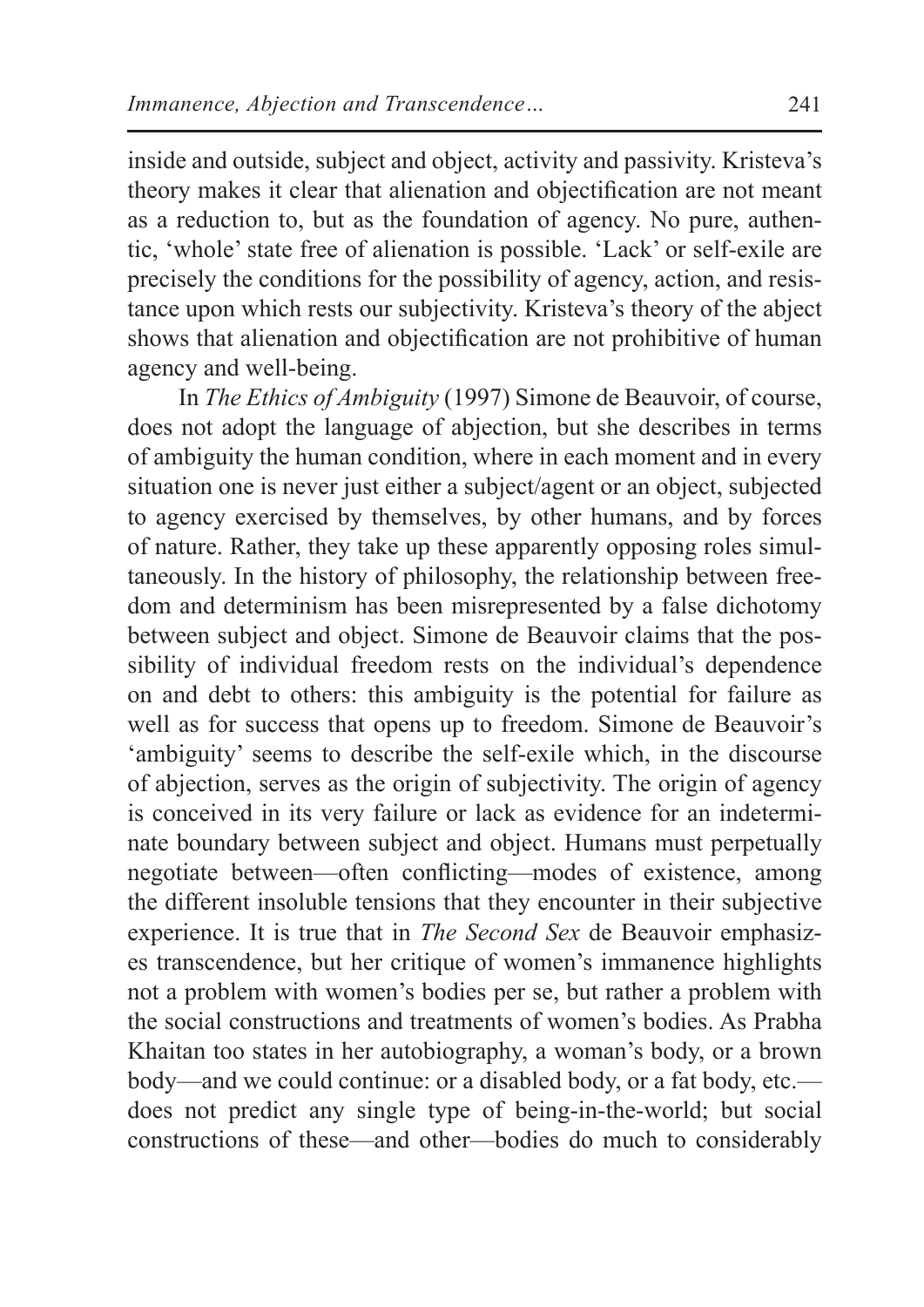affect the ways in which the world responds to them. Consequently, the social perception of one's body can significantly affect a person's ability to assume their freedom. The theories of the subject and of agency developed by Kristeva and de Beauvoir show an 'ambiguous'relationship between empowerment and objectification, self-determination and alienation—an ambiguity that is not adequately understood in Marx's critique of alienated labour and commodity fetishism.

Prabha's condition is multiply marginalized: first she picks up an underpaid job for underqualified personnel; in the USA, she works as a poor migrant in a low-paid job; she chooses socially not appreciated jobs—especially for Marwari women—such as physical training and leather processing. As a businesswoman she is not exploited, but she has to do hard physical work, in an unhealthy environment and with low caste or Muslim workers. Finally, she abjects herself when relating to Dr. Saraf's family: she assumes the role of a servant for them, with no recognition whatsoever of the tremendous efforts she is making in order to guarantee them wealth and happiness. When examining the obvious problems with this condition, we must be careful to attend to the genuine ambiguity of his situation, and avoid reducing it too much—as Marxist analyses would—on the side of either the subject or on the side of the object. Following de Beauvoir, the possibility for human freedom is linked to ambiguity. Therefore, reducing a person to thing-ness and lack is disempowering, but the same happens if we avert alienation and objectification.

Prabha's choices are undeniably circumscribed by a variety of factors: patriarchy, sexism, racism, colonialism, global economic marginalization, to name a few. As a third-world brown woman she already lives in a society, which objectifies, stereotypes, and misrepresents her: for her 'alienation'is not an abnormal condition. The choices she makes, what she thinks, her actions have all arisen in the context of these multi-layered objectifications. In a way, she was denied precisely the privilege of being 'normal,' of having 'equal' access and opportunity. However, representing her as completely objectified and alienated fails to recognize the choices she does make and the agency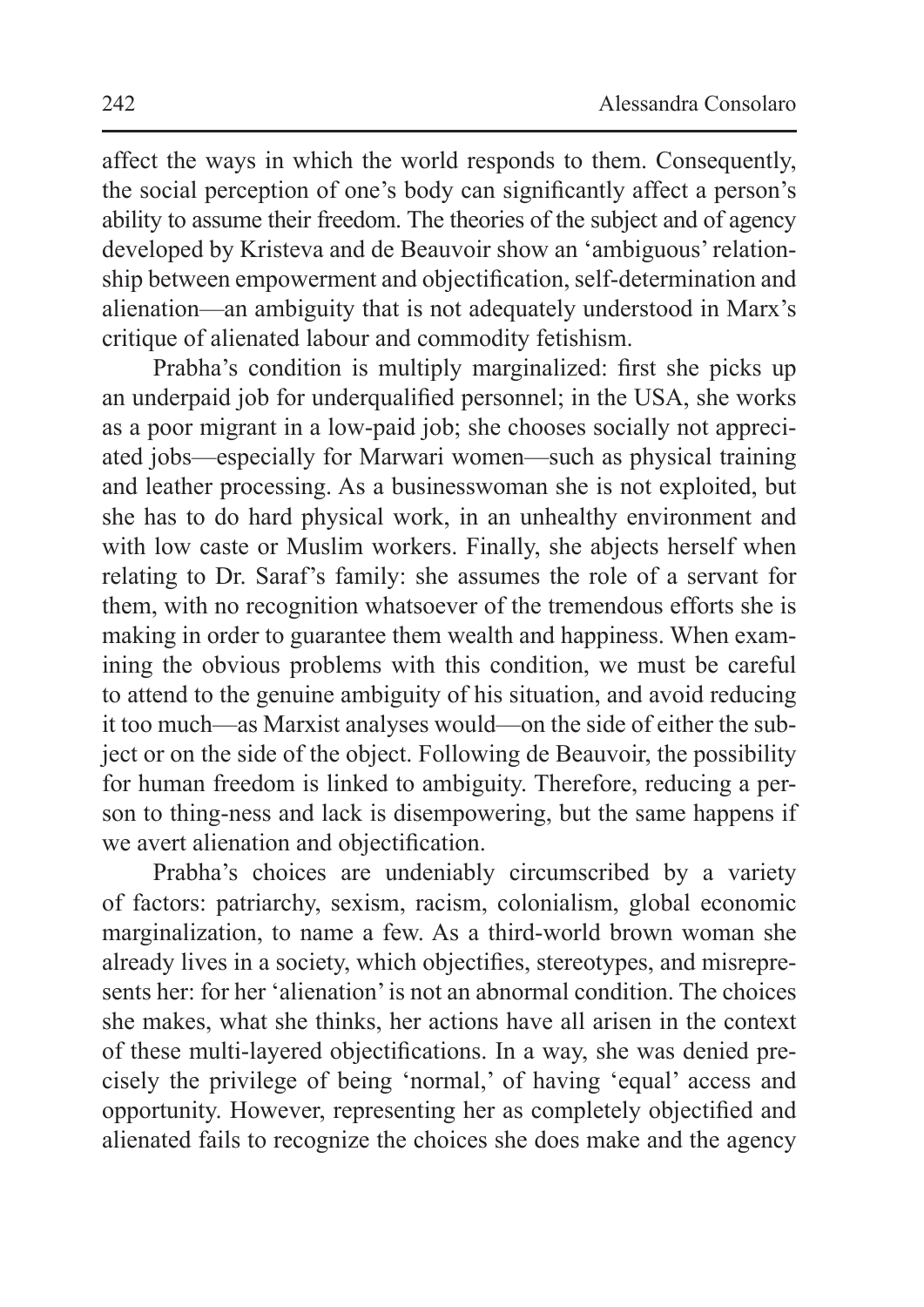she does have. In the midst of internal and external objectification she does exercise her ambiguity, her subjectivity: she chooses to tread the path of abjection and at the same time struggles to make sense of the Sartrean claim of the indestructibility of freedom even in the face of the most extreme objectification by the other. I suggest that she finds a solution to this challenge—close at the same time to existentialist thought and to her local cultural milieu—through the *satī/śakti* notion, introducing a leap to the level of collective consciousness and action.

## **4.** *Satī***/***śakti***: a path to transcendence**

In this final section I address the notion of freedom and situation. Using a Beauvoirian expression, the question can be formulated as: what transcendence is possible for a woman whose history has always been man made? I suggest that Prabha's apparently insane and absurd choice to live according to the *pativratya* model outside marriage offers a solution to the issue of how it is possible to attain transcendence when being caged into immanence. Although there is no explicit philosophical discussion on this topic in the autobiography, the structure of the whole text, as suggested by the incipit referring to *satī/śakti* and by the mention of the *pativratya* model, prompts a connection of Prabha Khaitan's discourse to Bengali *śākta* Tantrism, a path that offers an alternative and practical road to salvation by realizing the doublesided nature of existence through an intentional, regulated contact with socially disapproved persons, entities and practices.

Prabha Khaitan rejects conventional narratives of liberation and citizenship because these narratives do not accurately represent or make sense in terms of her experiences. ASA is not only the account of her personal path of abjection, but focuses on Dr. Saraf's illness and death, that are introduced at the very beginning of the text. Prabha Khaitan dramatizes the abject Otherness of intersubjective relations through the representation of the other at the end of his life, when he is potentially most distant from the self. She explores possibilities of reciprocity and confronts the other's decline and death as well as certain aspects of her own subjectivity. In a sophisticated—although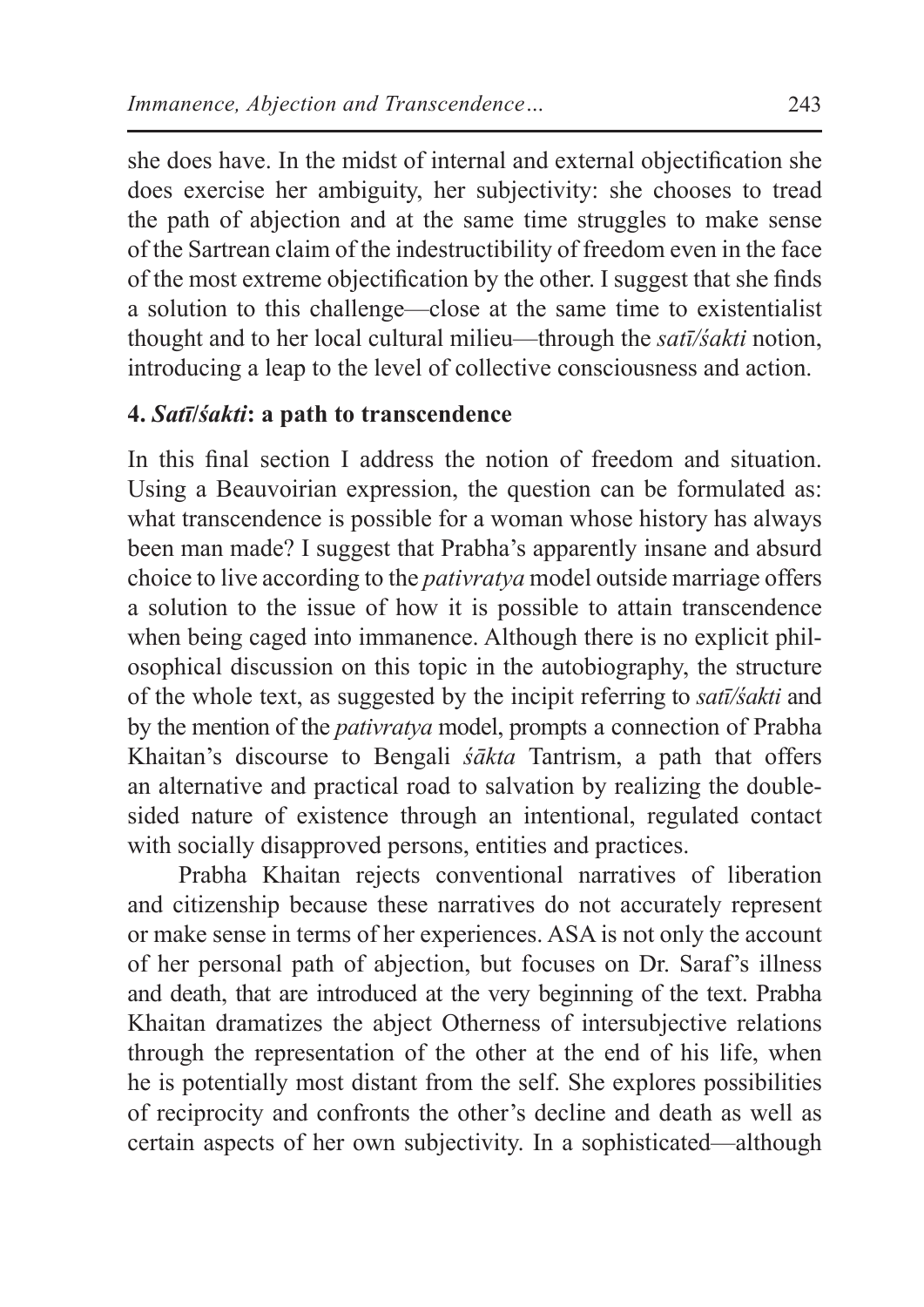underappreciated—feminist discursive strategy of defamiliarization, she restages the traditional drama of love relationships in a highly charged, subtly provocative way.

Dr. Saraf's death indicates the final separation of lovers as well as the end of a dysfunctional relationship. It marks the end of Prabha Khaitan's account of her life as presented in ASA, but it is actually a pivotal event for her possibility to exercise transcendence and attain full freedom. In *The Second Sex*, de Beauvoir states:

Once she ceases to be a parasite, the system based on her dependence crumbles; between her and the universe there is no longer any need for masculine mediator. (de Beauvoir 1953: 641)

Equipped with Butler's argument for gender as gaps, discontinuities, and failed repetition (Butler 2007), I turn to the ideological construction of femininity in ASA. Prabha grows up in a family that offers her images of femininity—the beloved wife, devoted mother—that she immediately discards as false. She moves beyond all "parodic repetitions" (Butler 2007: 189) to embrace the new, the unknown, the risky, the unscripted, to become the mistress, "the other one." She becomes a successful professional, but she discovers that these too are false 'I'-s. The fact that 'she' does not have a ready solution is a first step toward overturning empty, pastiched roles. 'She' is thus the subject who becomes invested with any possibility for agency and change. In fact, all other characters in the autobiography have opted for such solutions, as shown, for example, by Dr. Saraf complacently deluded humanist, male-centric optimism; his wife role-playing and hypocritical self-abnegating piety; American and Indian women's frantic feminine mimicry. It is only once all false 'I'-s have been dismantled and jettisoned that she can face a new and open future authentically. My thesis is that Prabha Khaitan utilizes the notion of *satī/śakti* to express this path. In this context, *satī/śakti* should be intended both as a venerated (tantric) ritual which gains its sanction from the scriptures, and as a practice written into the history of the Rajputs, crucial to the cultural politics of Calcutta Marwaris, who have been among the most vehement defenders of Satī worship in recent decades (Hardgrove 2001).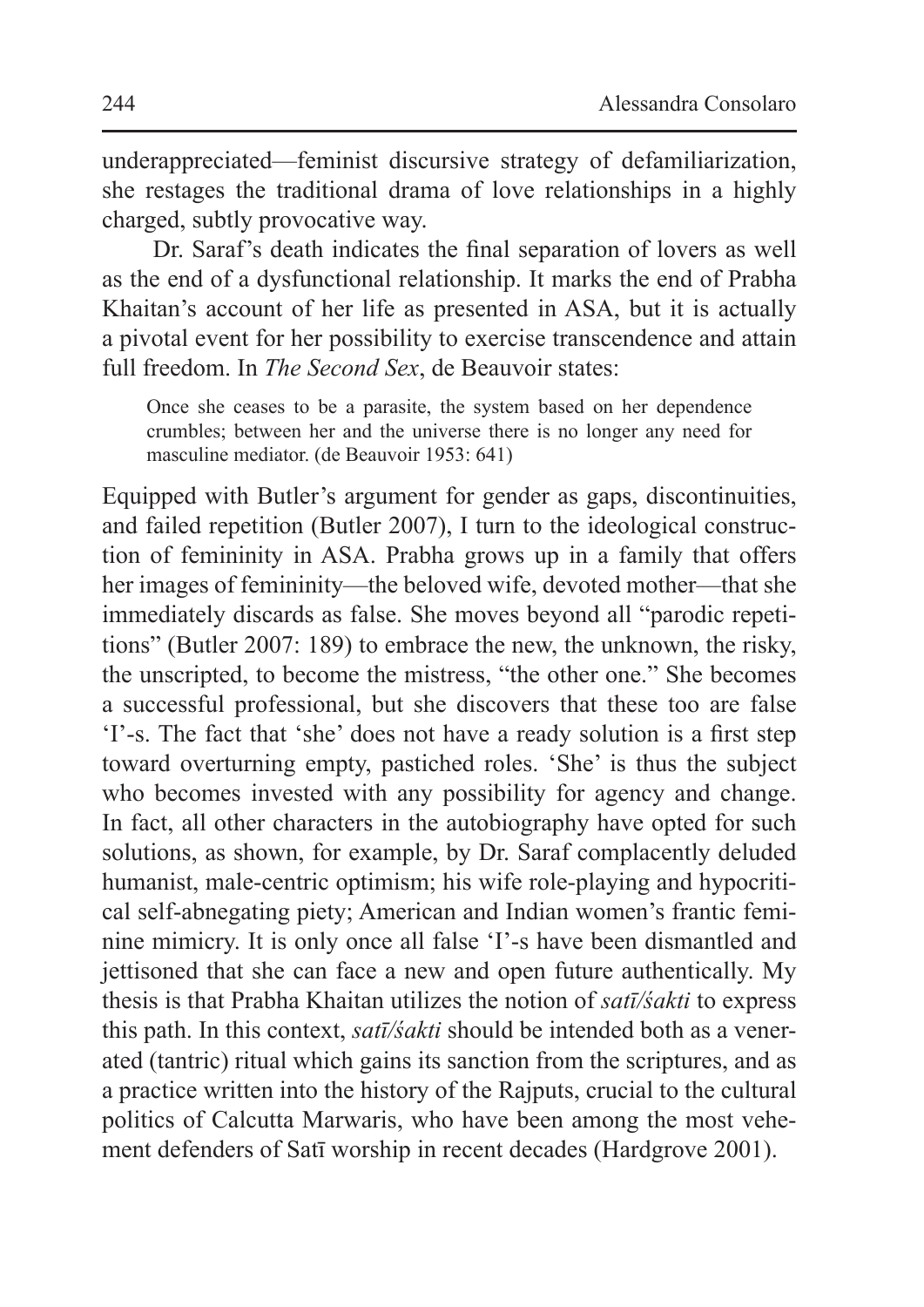ASA's concluding words apparently emphasize abjection, reiterating the notion of the erasure of recognition for Prabha's existence.

At the memorial held for him, he was remembered by several prominent personalities for his many qualities. He was called one of Calcutta's most eminent citizens, a philanthropist and a brilliant doctor who was survived by his wife and children. Of a woman called Prabha Khaitan, there was no mention. (Khaitan 2013:  $277$ <sup>3</sup>

Dr. Saraf's demise marks the end of the relationship, but it is also the death of the Prabha who cannot imagine her life without him. This leaves a certain indeterminacy to the reader, as the text does not know/show her future, her role, or even her next move, except for the fact that, at a later date, she is the writer of the autobiography. This open ending, reread via Butler, only seems an authentic assumption of the gendered condition, which is, of course, the condition of all identity, with its risk, uncertainty and improvisation. In order to better understand who this post-Dr. Saraf Prabha of the future is, it is necessary to pay attention to the title and to the incipit of the autobiography.

ASA's incipit throws the reader off-center, being a prayer to Mother Satī, which one would not expect from the author Prabha Khaitan, a public figure renown as a feminist. Here is a quite literal rendition of the first passage of ASA:

I bow to Satī! Mother Satī! I always kept you as an ideal, I tried to insert myself into that tradition. For me the meaning of Satī was single-minded devotion to the husband, surrender of knowledge, not looking at or even raising one's eyes towards another man. Yet, today I also bow to the remnants of that woman within me. I have already lived many days in many forms and today I am already sixty. Over half a century. (ASA 5)<sup>4</sup>

<sup>3</sup> *unkī smaraṇ sabhā mẽ unhẽ kaī rūpõ mẽ sambodhit aur yād kiyā gayā. kalkatte ke variṣṭh nāgarik, samājsevī, safal ḍākṭar… pīche patnī aur baccõ ko choṛkar gae haĩ. prabhā khetān nāmak strī kā kahī bhī zikr nahī ̃ thā ̃* (ASA 286).

<sup>4</sup> *satī ko praṇām! satī mā! terā ādarś mere sāmne hameśā rahā, maĩne ̃ khud ko usī paramparā mẽ ḍhālne kī kośiś kī. mere lie satī kā arth thā, pati kī ekniṣṭh bhakti, sūcnā samarpaṇ, kisī parāe mard kī or ākh uṭhākar bhī nahī ̃ ̃ dekhnā. lekin āj mere bhītar kī bacī huī strī ko praṇām. bahutere rūpõ mẽ bahut*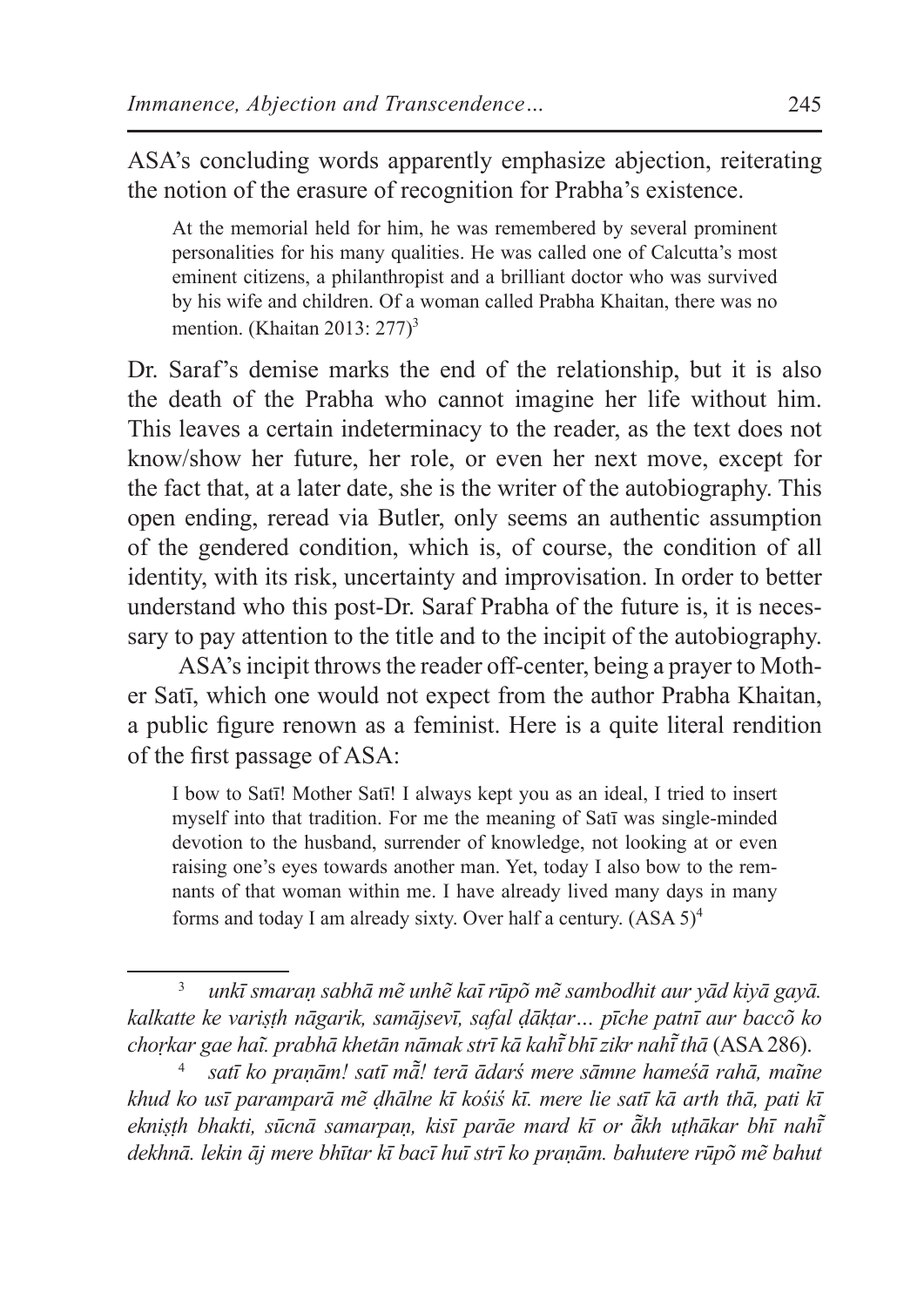The Prabha Khaitan who writes the autobiographical account defines herself as "the remnant of that woman" (ASA 5), but she is also a newly aware and authentic 'she,' no longer the abject victim. She explodes the abjectified 'she', with whom the reader refuses all connection. Prabha appears instead as a contemporary, a friend, a sister, with whom the reader can identify. Rather than a journey toward self-awareness and discovery, Prabha's itinerary can be read precisely as the ironization of such a journey. At this ironic level, her story demonstrates the delusion, the fiction, of such fantasmatic self-awareness. It is precisely the absence of deluded self-awareness here—the dismantling of the myth of abiding identity—that carries new hope and possibility for Prabha Khaitan, as it does for everybody in a post-Butlerian climate.

Prabha Khaitan as narrator has an apparent reluctance to identify herself as female embodied subject, as she introduces herself as "the remnants" of that woman within me"; this, though, contrasts with the representations of her quests to cover new ground, both physically and mentally. Prabha Khaitan's construction of self is founded on a denial of her gender. She writes against the female as immanence, she asserts her right to occupy the—male-identified—transcendental subject position. Once again, she seems to be closer to Simone de Beauvoir's positions than Jean-Paul Sartre's in this respect, as she abandons the terrain of individualist—thus idealist—morality. In ASA, Prabha claims that woman lacks the relations of equality with man necessary for a reciprocal recognition of freedoms, and is thus locked into immanence by the situation man inflicts upon her. She is therefore not necessarily responsible. Moreover, she recognizes the importance of collective consciousness and action.

*din jī cukī hū aur āj sāṭh kī ho cukī hū ̃ . ādhī śatābdī se ūpar ̃* . The English translation modifies the text catering to the expectations of a transnational middle-class audience, but erases the direct address to the goddess and the powerful literary and rhetorical effect of beginning a text with a prayer: "In Indian mythology, Sati the consort of Shiva—is the embodiment of a woman who dedicated her whole life to a single man, and to him alone. I was always drawn to her and today, as I review my long life of over half a century and mentally bow to her, I also salute the remnants of the woman I once was" (Khaitan 2013: 1).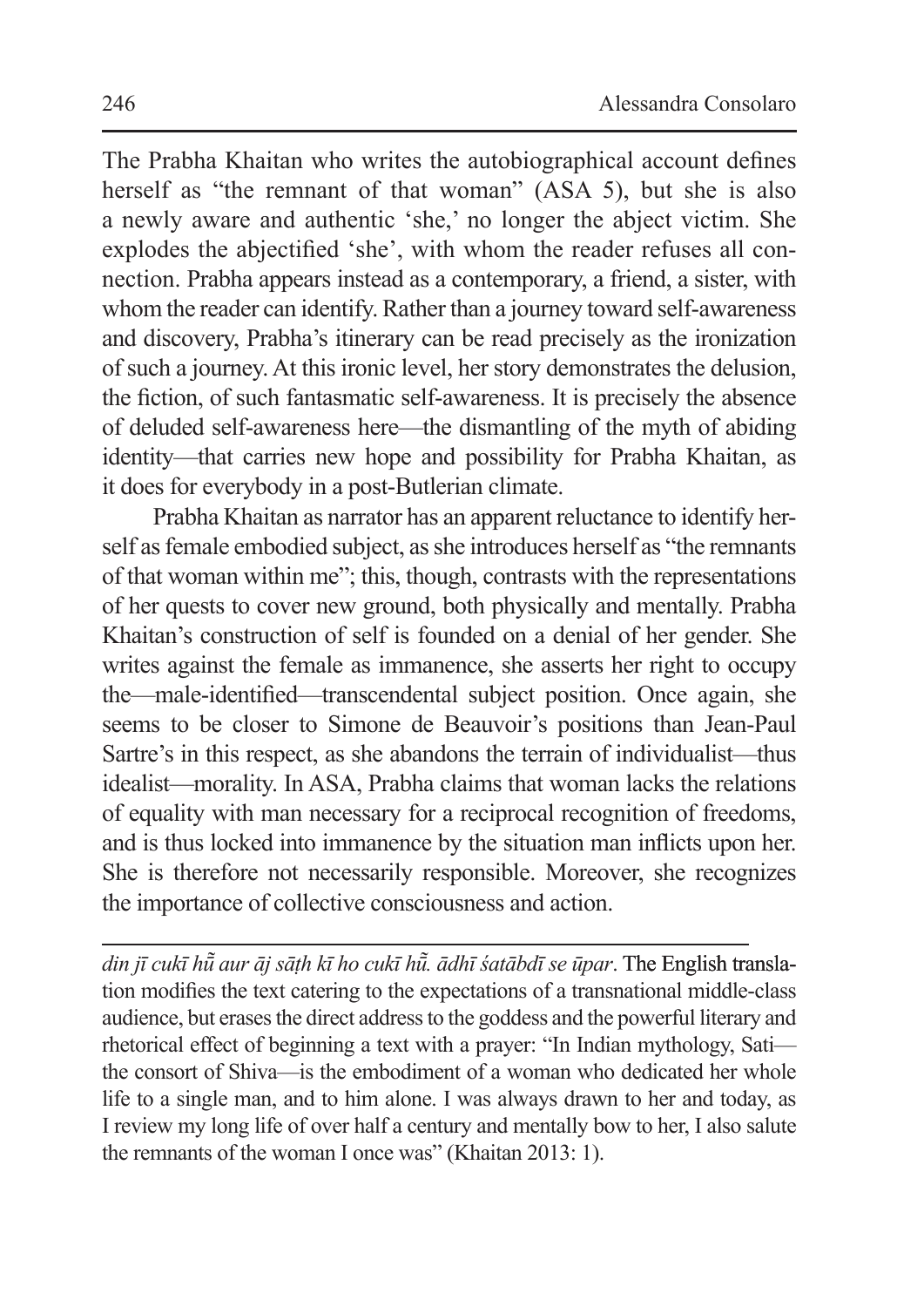In ASA's narrative, Prabha's life story takes a fresh turn when she meets Dr. Saraf. There is a quality of indeterminacy in the representation of the 22-year-old Prabha in love, as there is no emergent sexual awareness, but we suddenly find her fully grown, defying the cultural construction of femininity that demands that women await overtures. At that time, Prabha's goal is to finish college and move on. Studying philosophy, she has discovered existentialist freedom (*liberté*), representation of identity as a perpetual forging of a self-to-the-future in the work. The beginnings of a life with Dr. Saraf are presented alongside the narrator's detailed descriptions of her first attempts at being economically independent. She has broken off with most of her old friends, effectively writing off her past. Prabha is not strictly speaking rejecting the patriarchal line, but rather merely rejecting the bourgeois ethic for an existentialist, though possibly an equally patriarchal one. From the very beginning Dr. Saraf appears as an indecisive, unstable person, a man who "changed his colours as often as a chameleon" (ASA70) and she is aware of the fact that he is a womanizer, as well as cowardly afraid of society. It is in this context that, adhering to the Satī model in a brand-new way, Prabha chooses to embody the *pativratadharma* outside of wedlock. She adheres to the *pativratya*  model with no nuptial rites in a society where marriage is much more than a prescribed social convention. Marriage is an indispensable soteriological act for any woman: she is not an individual before the wedding, and it is marriage that provides a woman with an acceptable social identity in the same way that initiation into the caste does for a man. A woman's virtue (*satītva*) consists not only in sexual abstinence or self-control—as is the case for men—but mainly in proper attachment and subordination to her husband. In terms of her new logic, even if her devotion is initially borne out of romantic affection/friendship with her partner, his behaviour toward her is irrelevant to her commitment to her own moral orientation: her actions have a radical independence that are not derivative of his.

Most—feminist, western, progressive—readers would write off Prabha as a neurotic traumatized woman, denouncing *satī* as emblematic of the forms of violence perpetuated against Indian women. Instead, I want to try and make sense of this choice focusing on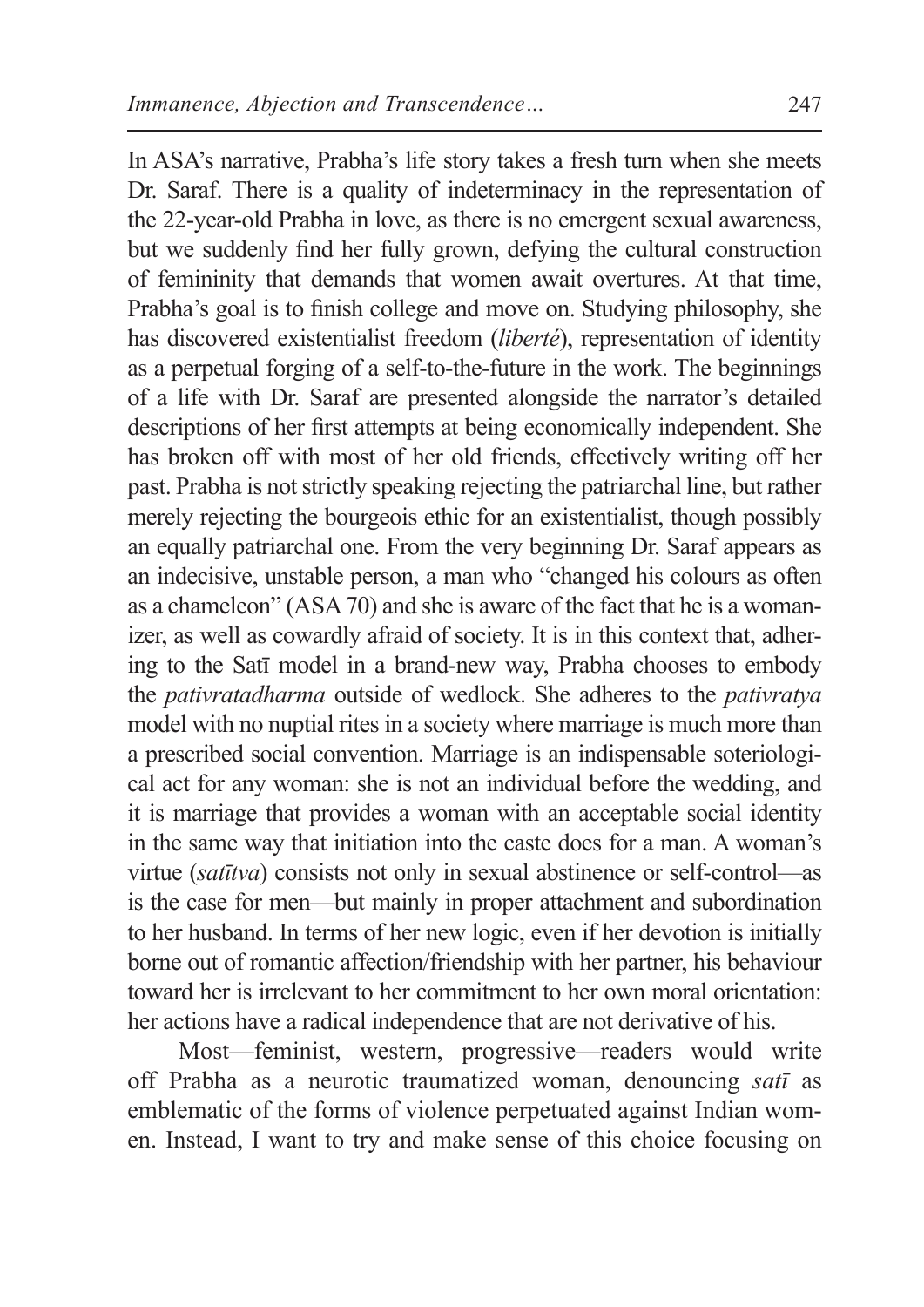*satī/śakti* as the very tool that allows for a shift from a completely personal level to a collective (Indian) and communal (Marwari) level. In fact, the singularity of Prabha and of her experience with Dr. Saraf hinges upon the lineage of all the women who tread the path of *satī/śakti*. Therefore, this singularity is inserted in the discourse of her community belonging, which allows her even to recover its metaphysical aspect.

Calcutta Marwaris have sustained and promoted *satī* worship in the recent decades, claiming that Rānī Satī is their lineage goddess and that *satī* is a *pativratā* (devout wife), a role model for Marwari girls, useful to inculcate values that will make them good mothers and wives. The term *satī* is often interpreted through the English reading of it as an action 'to commit sati', but in India it has traditionally referred not to the deed but to the woman herself (from the Sanskrit feminine form of *sat*: good or true), who is rendered as a goddess for her superhuman bravery and strength. Marwaris create ambiguity in the identity of the goddess claiming that they oppose the custom of *satī,* and that they are actually worshipping the goddess Durga or *śakti*.<sup>5</sup> As Anne Hardgrove has shown, Rānī Satī "has symbolized a community deployment of certain themes of domesticity by which particular sets of gendered social norms and domestic practices become associated with the public performance of a community identity" (Hardgrove 2001: *Sati Worship and Marwari Public Identity in India*).

Prabha Khaitan inscribes her life as *pativratā* in her community history with a very critical approach:

This whole nonsense of the sanctity of a woman's body is all a patriarchal myth. It is always the woman who is told to keep herself pure and the onus always placed on her shoulders, never on a man's. Have you heard of a man committing sati or jauhar? (Khaitan 2013: 209)<sup>6</sup>

<sup>5</sup> According to the Hindu mythology, Umā /Satī, Parvatī and Durgā are the three consorts of Śiva; though they are identified as three distinct deities, they are believed to be actually one and same (Kinsley 1998: 22–27).

<sup>6</sup> *surakṣā kā āśvāsan pitṛsattātmak mithak hai. strī kabhī surakṣit thī hī nahī. puruṣ bhī is bāt ko jāntā hai. islie satītva kā mithak saṃvardhit kartā ̃*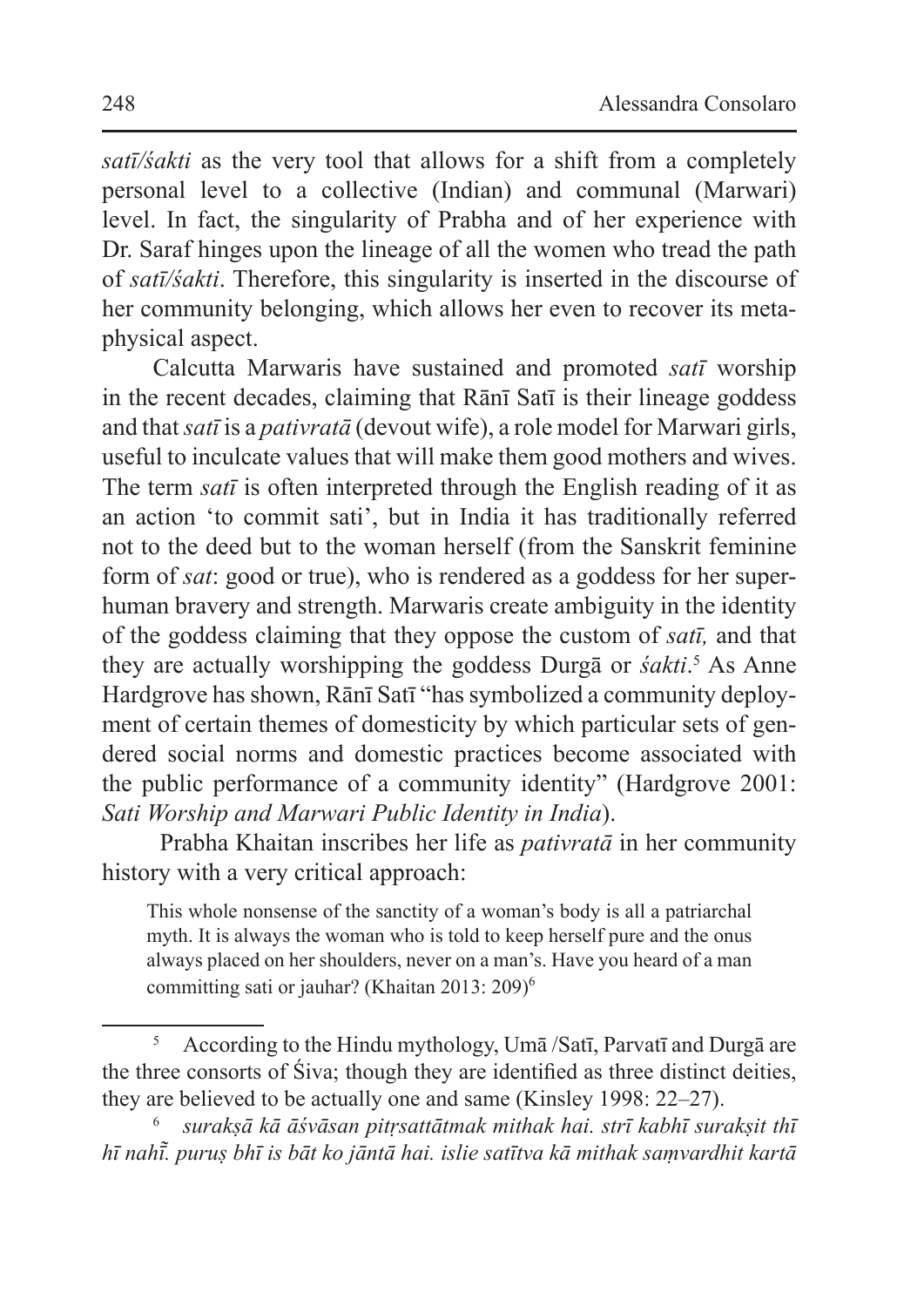At the same time, the genealogy of the Khaitan's family women that we know as followers of the *satīpūjā*—subverts the stereotype of submissive and victimized women with no agency. Prabha's mother is defined as "rebel" at least three times in the autobiography (ASA 33, 41, 168); a widowed maternal aunt went on a pilgrimage with her accountant, and remained there for good; some paternal aunt, fed up with her alcoholic husband, planned to leave the house; another maternal cousin gave witness in court against her black marketer husband and accepted that he be sentenced to hard labour in jail, as a retaliation for his raping a seven-year old little girl (ASA 168).

Notion of *satītva* and *asatītva* are commonly connected to sexual purity. Exposing the falsity of established social norms, Prabha Khaitan stresses instead the 'purity' of her feelings to Dr. Saraf, emphasizing the hypocritical behaviour of Dr. Saraf himself and of all other people who are in bad faith. She laughs at Dr. Saraf's male chauvinistic inability to conceive an equal partnership, as well at his claim that a woman could never be the master in a relationship, insofar as she is the mistress of the home. Thinking of Mrs. Saraf, she observes that she was the boss in Dr. Saraf's house, but for the society both the house and the children were his, not hers; he was in total control of the family finances, and any decision was taken by him. As for herself, Prabha Khaitan admits that she had once worshipped Dr. Saraf as a divinity, and possibly even nurtured wed-related dreams. But she had gradually got annoyed by this devotion to a man, and had no illusions about the meaning of marriage. She did not love him any longer even if she still feared him (ASA 214).

I claim that the notion of *satī/śakti* allows Prabha Khaitan to solve the discrepancy between Sartre's position—indestructibility of freedom even in the face of the most extreme objectification by the other—and de Beauvoir's stress on collective consciousness and action. As is widely

*rathā hai. satī-sāvitrī rahne kā nirdeśan strī ko diyā jātā hai. par koī strī satī rah nahī pātī. hā ̃ ̃, satītva kā āvaraṇ zarūr oṛh letī hai. yā phir ātmarakṣā ke nām par jauhar kī jvālā mẽ chalā̃g lagā letī hai* (ASA 208).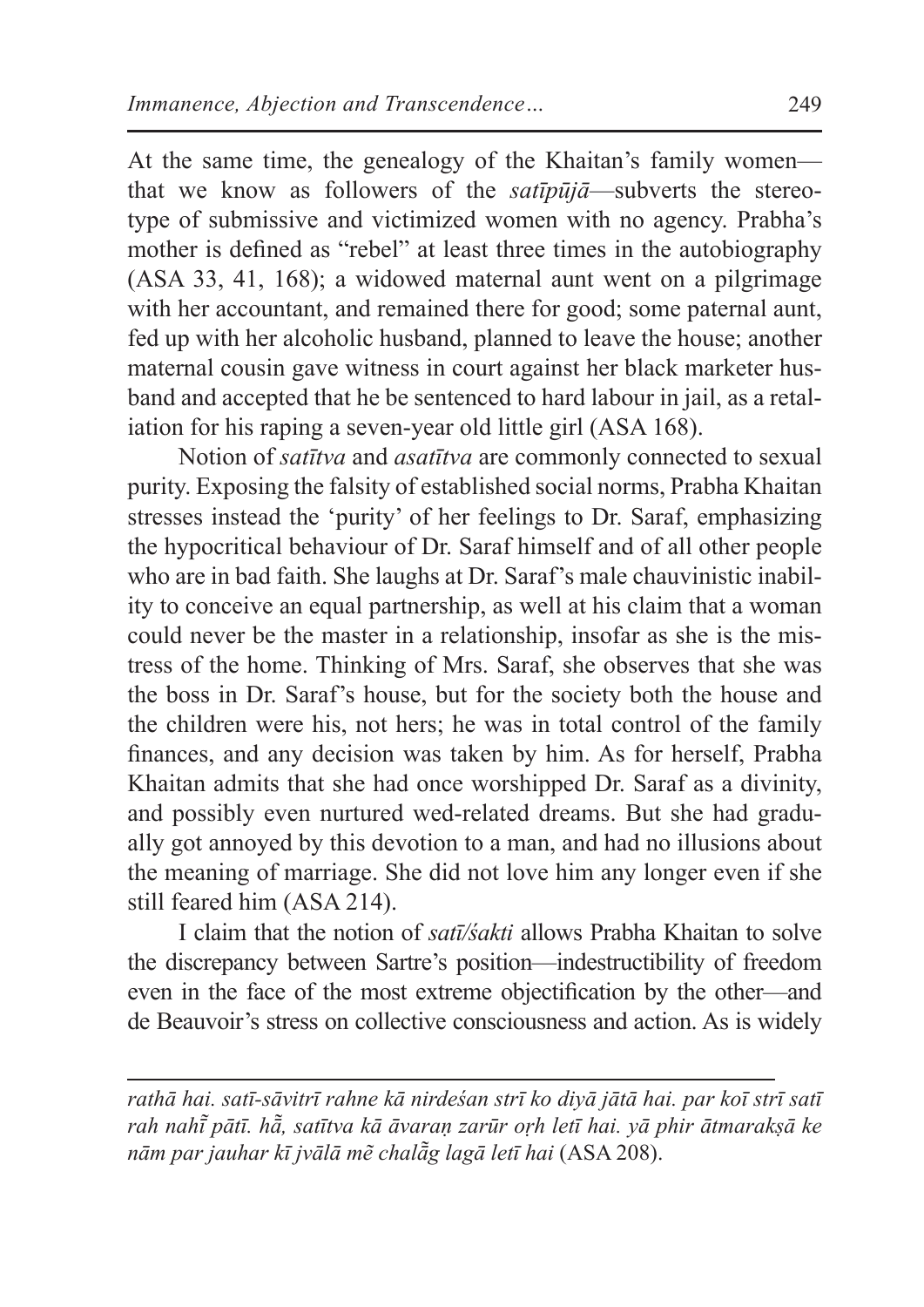known, Sartre in *Being and Nothingness* presents other people as only a peripheral or indirect structure of 'my'situation; on the contrary, for de Beauvoir others are directly involved in my own constitution of the meaning of every project. For de Beauvoir, as well as for Prabha Khaitan, the situation of an individual 'I' is always mediated for 'me' by others—hence, her argument that 'I'need freedoms equal to 'mine'in the world. However, the problem with women—and other oppressed groups—is that the social nature of their situation constitutes for them a denial of their freedom, not its confirmation: for them such a confirmation through others is impossible. Introducing the notion of *satī/sakti*, freedom becomes a relational notion, a personal/collective experience, connected also to the metaphysical aspect of Śaktism, that is relevant in Bengal (McDaniel 2007).

On the mythical level, before the dramatic destruction of her body, Satī's rage is directed at her own husband and leads to the epiphany of ten 'great revelations or manifestations,' the Mahāvidyās (Kinsley 1997).<sup>7</sup> They are terrifying and dangerous powers. They embody habits, attributes, or identities usually considered repulsive or socially subversive, such as violence and death, prohibited and despised things, marginal social roles: in a word, they are abjected figures. None of them is a spouse or a wife, they are definitely not—in de Beauvoir's words *jeunes filles rangées*. They are dramatically marginalized, impure, socially subversive characters, perceived as a menace to the established social order. They challenge the social normative mundane commodities, security, respect, honour. Yet, in *śākta* tantric belief,<sup>8</sup> these 'antimodels' have a tremendous liberating potential, insofar as they grant their devotees liberation through the very things that are prohibited by the established social order. In fact, in order to get a direct encounter with a renovating and liberating spirituality, it is necessary

The myth is recounted as part of the story of Daksa's sacrifice. The accounts are found in *B*̥*rhaddharmapurāṇa*, *Madhyakhaṇḍa* 6.73–133, and *Mahābhāgavatapurāṇa* 8.45–9.82.

<sup>8</sup> MostHindu tantric *saṃpradāy* are in fact *śākta-śaiva*,worshipping the Goddess as a more accessible form of Śiva than the god himself (Gupta 1979: 5–7).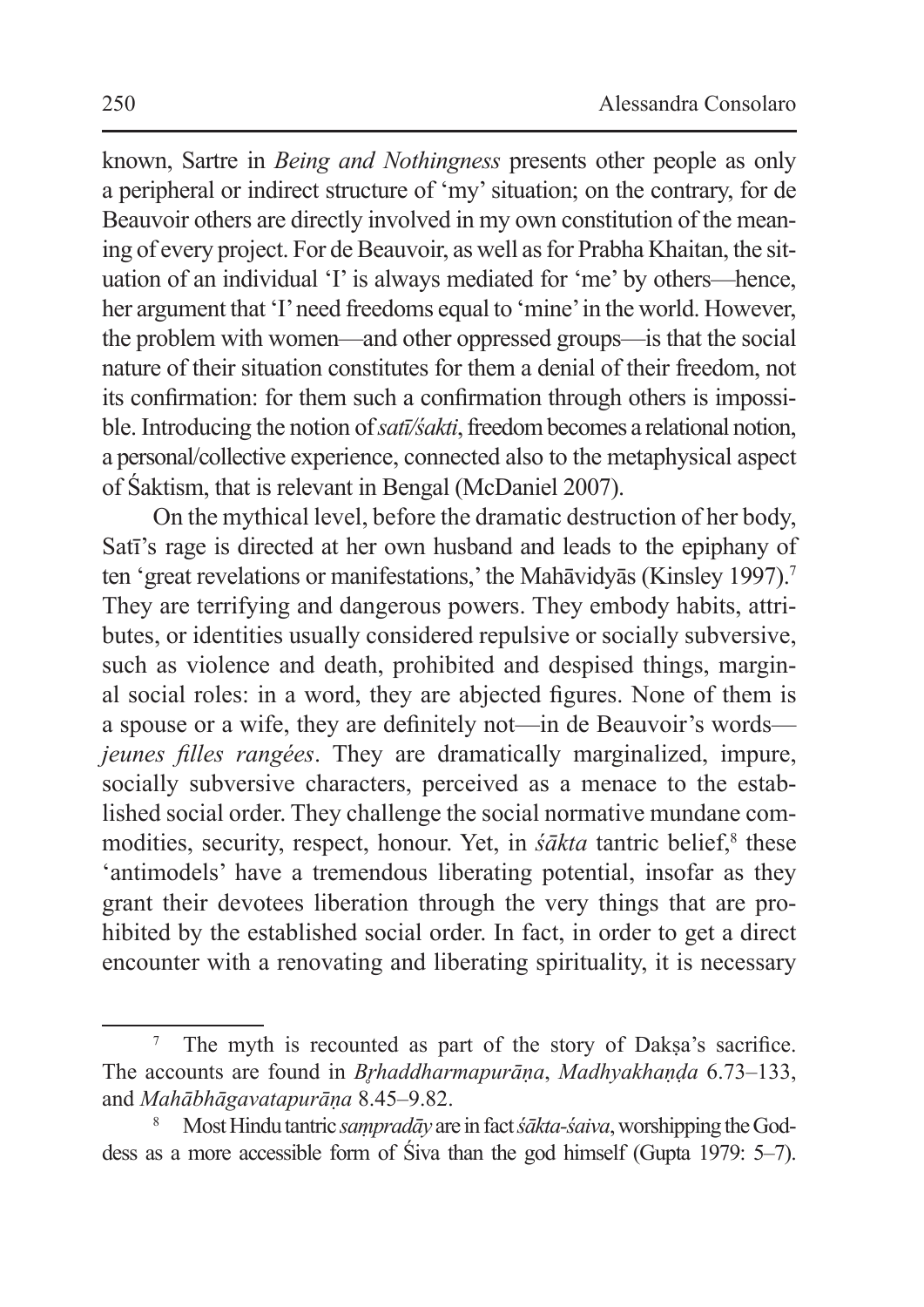to widen one's consciousness beyond conventionally accepted norms, to break off social roles and expectations, to free oneself from the oppression of socially acceptable or predictable rules of purity and impurity, proper and improper, good and bad, class and cast, and so on.

Women's roles in Bengal *śākta* tantric milieus differ quite strongly from the roles described in tantric texts, that is women as incarnations as goddesses, as ritual consorts, and as gurus (McDaniel 2007: 170). Female *śākta tāntrikā*-s are often celibate, and insistently so. For tantric wives who remain in the household, instead, the religious goals tend to be devotion and obedience to husband and guru and desire of union with Śakti. Tantric Śaktism for them is not rebellious, but rather implies following *strīdharma*, for Tantra is the wish of her husband and guru, and it is a way to serve them (McDaniel 2007: 169). Often these female practitioners of tantric Śaktism have attained great religious heights, but most prefer to remain inconspicuous, and people do not know about them. "In West Bengali society, tantric spiritual practices may sacralize a woman's life and actions, or cause her to be rejected by the community, depending on the type of ritual involved" (McDaniel 2007: 174). This complicates western assumptions about women and tantric ritual, particularly sexual ritual.

The key aspect of Śaktism that enters in Prabha Khaitan's discourse is its reversal of all social and moral conventions in the name of a superior freedom. Prabha's loyalty and attachment to Dr. Saraf in a nonwedded relationship makes her an 'antimodel' and her marginalization is a constant feature of  $ASA$ .

I was completely alone. So lonely that I could not become anybody's role model. No young woman would want to become like me… Every success I achieved was shattered into pieces in front of social boycott, every personal victory had its sheen rubbed away. Actually, my independence was a poisoned freedom, as it brought in its wake tension and complications, instead of relief and joy.  $(ASA 174)$ <sup>9</sup>

<sup>9</sup> *maĩ akelī thī, itnī akelī ki maĩ kisī kā rol māḍel nahī ban sakī. koī ̃ laṛkī mere jaise nahī honā cāhtī thī… merī tamām safaltāẽ sāmājik kasauṭī ̃*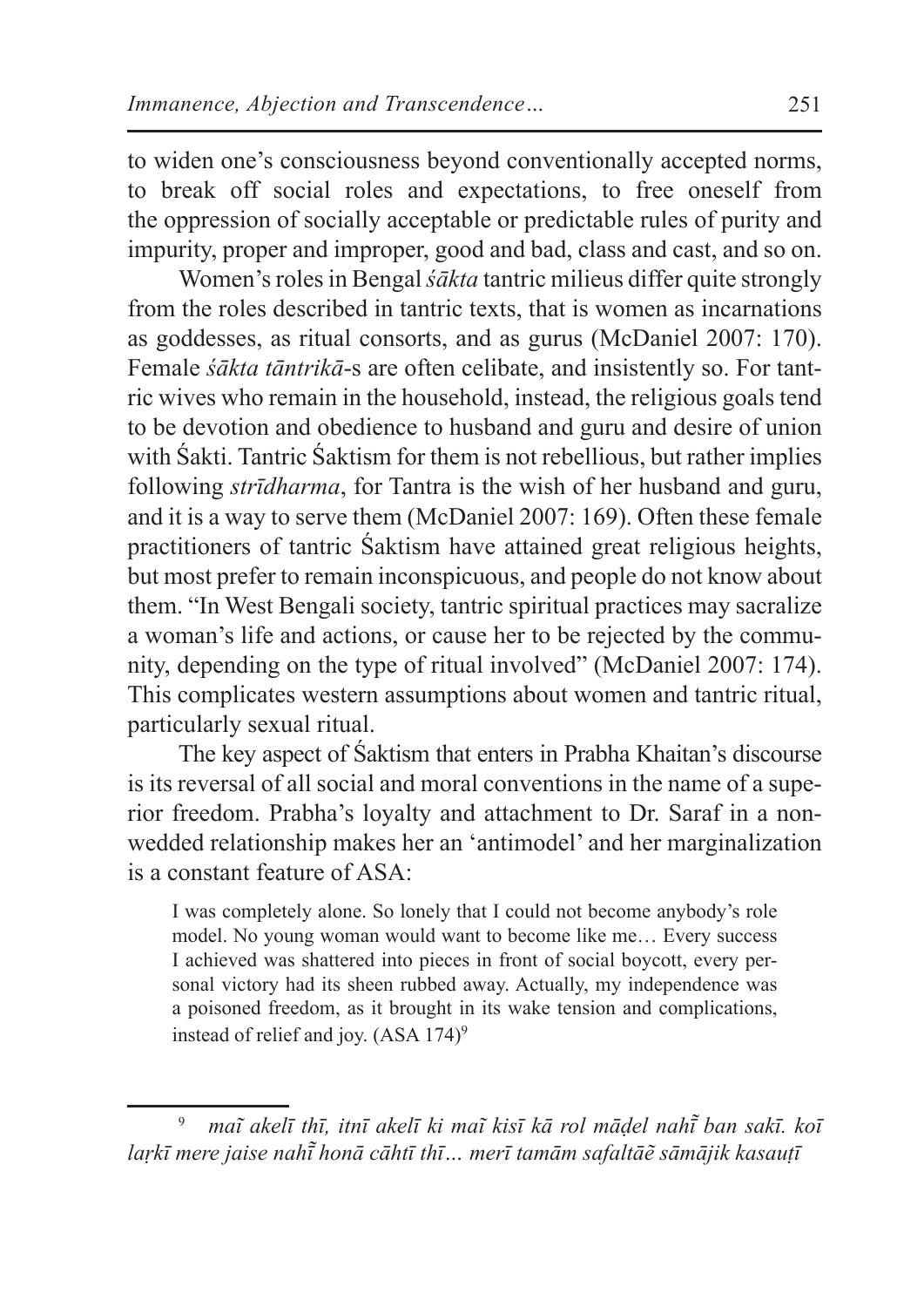It is precisely social antimodels who can effectively dislocate an individual. Antimodels are what inherently disturb conventional identity and cultural concepts. They are very close to Kristeva's idea of the abject as what is the in-between, the ambiguous, the composite. Reading Prabha's story, the story of a marginalized young woman, abjected in a forbidden relationship, we may acquire a new and refreshing perspective on the cage of respectability and predictability.

The *tantrikā*, like the abject, is rejected by social reason, insofar as it threatens the communal consensus that underpins a social order. Her place is one where boundaries begin to break down, where we are confronted with an archaic space before such linguistic binaries as self/other or subject/object. In the light of this interpretation, Prabha's abjection as an anti-conventional tantric *pativratā* reinforces her disrupting role not only within the personal relationships of the Khaitan and Saraf families, but of the whole Marwari community, bolstering the notion that Prabha Khaitan's life narration should be read both as self-reflection and cultural analysis of her community.

A final ambiguity is in the very choice to write an autobiography defining oneself as an anti-model: at the same time as Prabha Khaitan states this, her life and her whole career remain as 'representative'. Prabha Khaitan writes for posterity and this autobiography/autothanatography (Miller 1994: 12) should be literally read as a testament, "a statement of what one bequeaths, whether it be one's property, one's works, one's beliefs or, of course, in the last resort one's life down for others. [...T] his ancient genre confirms a mythical status posthumously conferred, but seen as conferred on a career rather than a person" (Maclean 1994: 124). In her autobiographical account, the writer's lasting impression left to the reader in the end is as role model for others: a *śākta* existentialist ambiguous role model.

*par pachāṛ khāne lagtī. sārī upalandhiyā ̃ ̃ apnī camak kho detī. ataḥ merī ̃ svatantratā ek zahrīlī svatantratā thī. jahā̃ tanāv adhik thā, kabhī na khulnevālī gānṭhẽ thī.̃*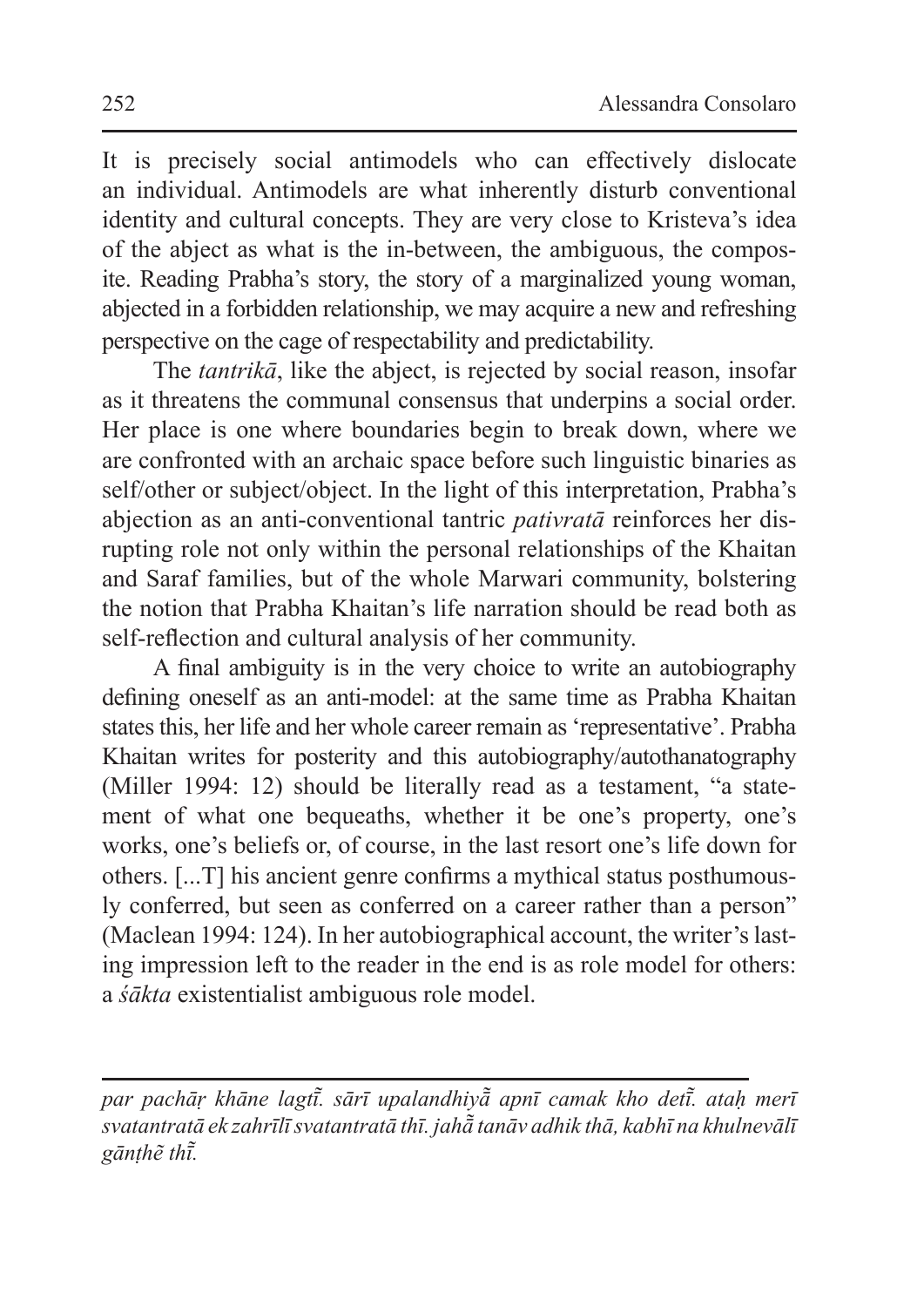#### **References**

- Bainbrigge, S. 2005. *Writing Against Death: The Autobiographies of Simone de Beauvoir*. Amsterdam: Rodopi.
- Bergoffen, D. B. (ed.). 1997. *The Philosophy of Simone de Beauvoir*. New York: State University Press.
- Browarczyk, M. 2015. From the Other One to the Only One. Prabha Khaitan and Her Autobiography. In: *Cracow Indological Studies*, 17: 203–229. https://dx.doi.org/10.12797/CIS.16.2014.16.09.
- Butler, J. 2007. *Gender Trouble: Feminism and the Subversion of Identity*. New York: Routledge.
- Card, C. (ed.). 2003. *The Cambridge Companion to Simone de Beauvoir*. Cambridge: Cambridge University Press. https://dx.doi.org/10.1017/ CCOL0521790964.
- Cavarero, A. 1997. *Tu che mi guardi, tu che mi racconti*. Milano: Feltrinelli.
- Consolaro, A. 2017. For Her Eyes Only: Embodiment in Prabhā Khetān's Autobiography. In: *Archiv Orientální*, 85: 47–65.
- Daigle, C. and C. Landry. 2013. An Analysis of Sartre's and Beauvoir's Views on Transcendence: Exploring Intersubjective Relations. In: *PhaenEx*, 8(1): 91–121. https://dx.doi.org/10.22329/p.v8i1.3905.
- de Beauvoir, S. 1948. *The Ethics of Ambiguity*. (Trans. by B. Frechtman). New York: Philosophical Library.
- —. 1953. *The Second Sex*. (Transl. and ed. by H. M. Parshley). London: Cape.
- Deutscher, P. 1997. *Yielding Gender*. London: Routledge.
- Frazer, M. 1991. *Identity Without Selfhood*. Cambridge: Cambridge University Press.
- Grossholz, E. R. (ed.). 2004. *The Legacy of Simone de Beauvoir*. Oxford: Clarendon Press.
- Gupta, S., D. J. Hoens and T. Goudriaan. 1979. *Hindu Tantrism*. Leiden: Brill.
- Hardgrove, A. 2001. *Community and Public Culture: The Marwaris in Calcutta 1897–1997*. http://www.gutenberg-e.org.
- Khaitan, P. 2013. *A Life Apart: An Autobiography*. Trans. into English by I. Pande. New Delhi: Zubaan Books.
- Khetān, P. 1984. *Sārtr kā astitvavād*. Dillī: Sarasvatī Vihār.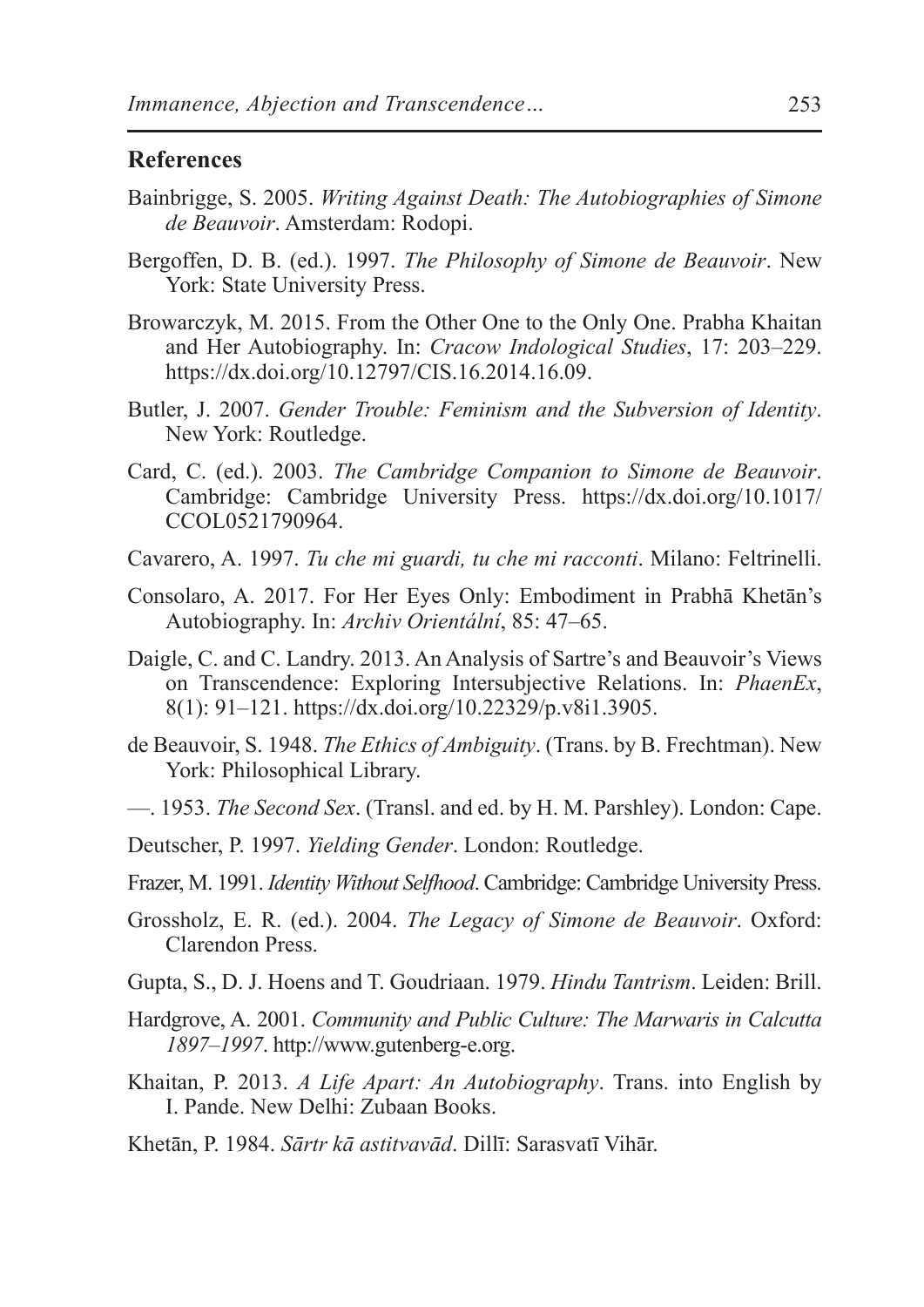- —. 1985. *Sārtr: śabdõ kā masīhā.* Dillī: Sarasvatī Vihār.
- —. 1991. *Strī upekṣitā. Fraṁsīsī lekhikā Simon Da Bouvā kā "Di sekeṇḍ seks" kā hindī anuvād*. Dillī: Hindī pākeṭ būks.
- —. 1993. *Albeyar kāmū: vah pahlā ādmī.* Dillī: Sarasvatī Vihār.
- —. 2007. *Anyā se ananyā*. Nayī Dillī: Rājkamal Prakāśan.
- Kinsley, D. 1997. *Tantric Visions of the Divine Feminine: The Ten Mahavidyas*. Delhi: Motilal Banarsidass.
- Kristeva, J. 1982. *Powers of Horror: An Essay on Abjection*. (Trans. by L. S. Roudiez). New York: Columbia University Press.
- Kruks, S. 1987. Simone de Beauvoir and the Limits to Freedom. In: *Social Text*, 17: 111–122.
- Mahon, J. 1997. *Existentialism, Feminism and Simone de Beauvoir*. London: Macmillan Press.
- McDaniel, J. 2007. *Does Tantric Ritual Empower Women? Renunciation and Domesticity among Female Bengali Tantrikas*. In: T. Pintchman. *Women's Lives, Women's Rituals in the Hindu Tradition*. New York: Oxford University Press: 159–175.
- Moi, T. 1993. *Feminist Theory and Simone de Beauvoir*. Cambridge: Blackwell Publishers.
- —. 2005. *Sex, Gender and the Body*. Oxford: Oxford University Press.
- —. 2008. *Simone de Beauvoir, the Making of an Intellectual Woman*. Oxford: Oxford University Press.
- Pilardi, J. A. 1999. *Simone de Beauvoir Writing the Self*. London: Greenword Press.
- Sartre, J. P. 1964. *The Words*. (Trans. from French by B. Frechtman). New York: George Braziller.
- —. 1978. *La transcendance de l'Ego. Esquisse d'une description phénoménologique*. Paris: VRIN.
- —. 2003. *Being and Nothingness: An Essay on Phenomenological Ontology*. (Trans. by H. E. Barnes). New York: Routledge.
- Tong, R. P. 1998. *Feminist Thought*. Boulder: Westview Press.
- Tuana, N. and R. Tong (eds.). 1995. *Feminism and Philosophy*. Boulder: Westview Press.